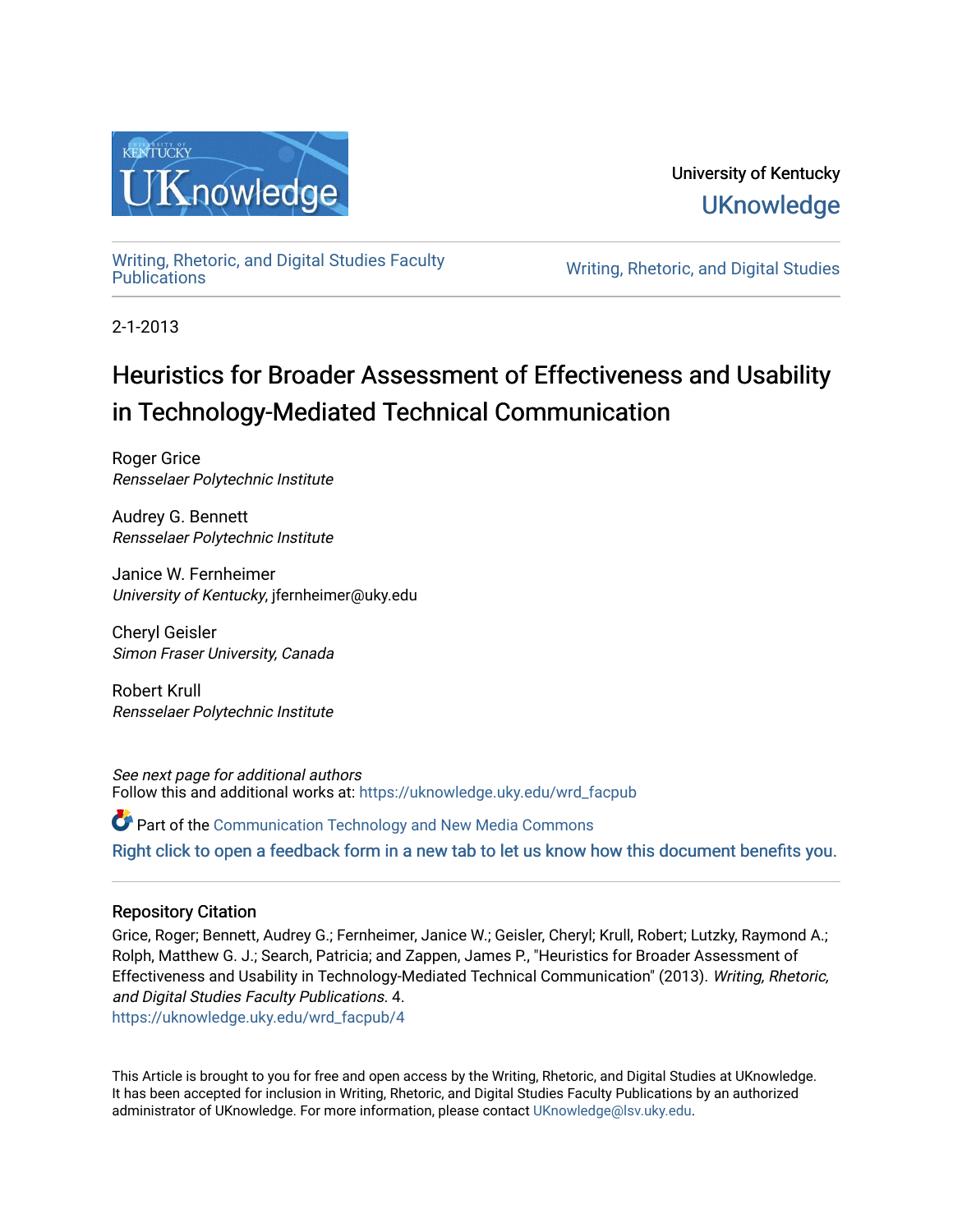### Heuristics for Broader Assessment of Effectiveness and Usability in Technology-Mediated Technical Communication

### Notes/Citation Information

Published in Technical Communication, v. 60, no. 1, p. 3-27.

The publisher has granted the permission for posting the article here.

### Authors

Roger Grice, Audrey G. Bennett, Janice W. Fernheimer, Cheryl Geisler, Robert Krull, Raymond A. Lutzky, Matthew G. J. Rolph, Patricia Search, and James P. Zappen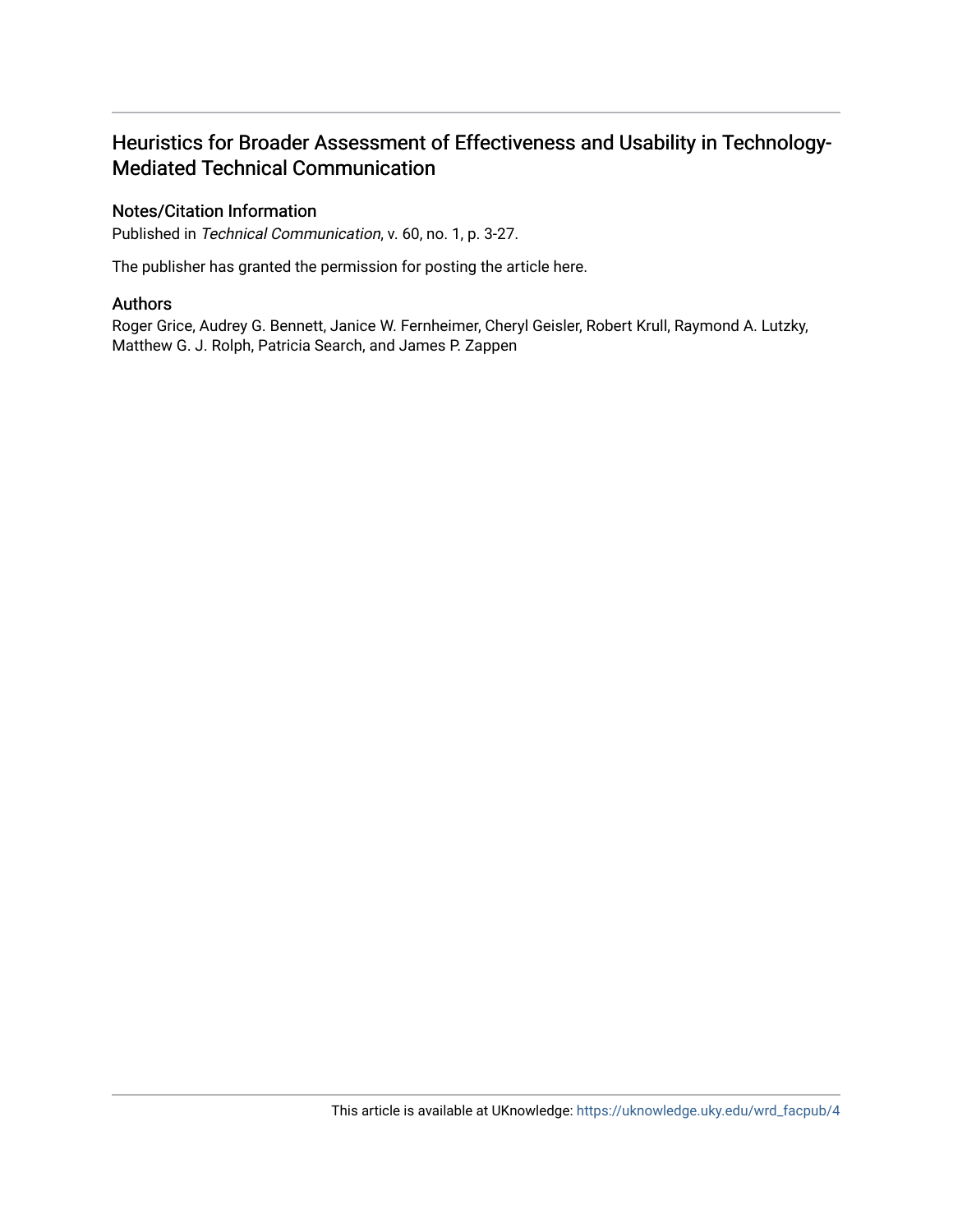# **Heuristics for Broader Assessment of Effectiveness and Usability in Technology-Mediated Technical Communication**

Roger A. Grice, Audrey G. Bennett, Janice W. Fernheimer, Cheryl Geisler, Robert Krull, Raymond A. Lutzky, Matthew G.J. Rolph, Patricia Search, and James P. Zappen

# **Abstract**

**Purpose:** To offer additional tools for the assessment of effectiveness and usability in technology-mediated communication based in established heuristics.

**Method:** An interdisciplinary group of researchers at Rensselaer Polytechnic Institute selected five disparate examples of technology-mediated communication, formally evaluated each using contemporary heuristics, and then engaged in an iterative design process to arrive at an expanded toolkit for in depth analyses.

**Results:** A set of heuristics and operationalized metrics for the deeper analysis of a broader scope of contemporary technology-mediated communication.

**Conclusions:** The continual evolution of communication, including the emergence of new, interactive media, provides a challenging opportunity to identify effective approaches and techniques. There are benefits to a renewed focus on relationships between people and between people and information, and we offer additional criteria and metrics to supplement established means of heuristic analysis.

Keywords: technology-mediated communication, design heuristics, usability metrics, usability toolkit, assessing usability

## **Practitioner's Takeaway**

- The definition of technologymediated communication is rapidly expanding. Many examples blur the line between author and audience.
- Established heuristic analyses offer attractive simplifications, but may overlook elements key to the success of contemporary technology-mediated communication and useful to any consideration of communication usability and effectiveness.
- This toolkit of expanded heuristics, agreed upon by an interdisciplinary group and based in established metrics, aims to support deeper consideration of relationships and broader assessment of diverse examples of technology-mediated communication.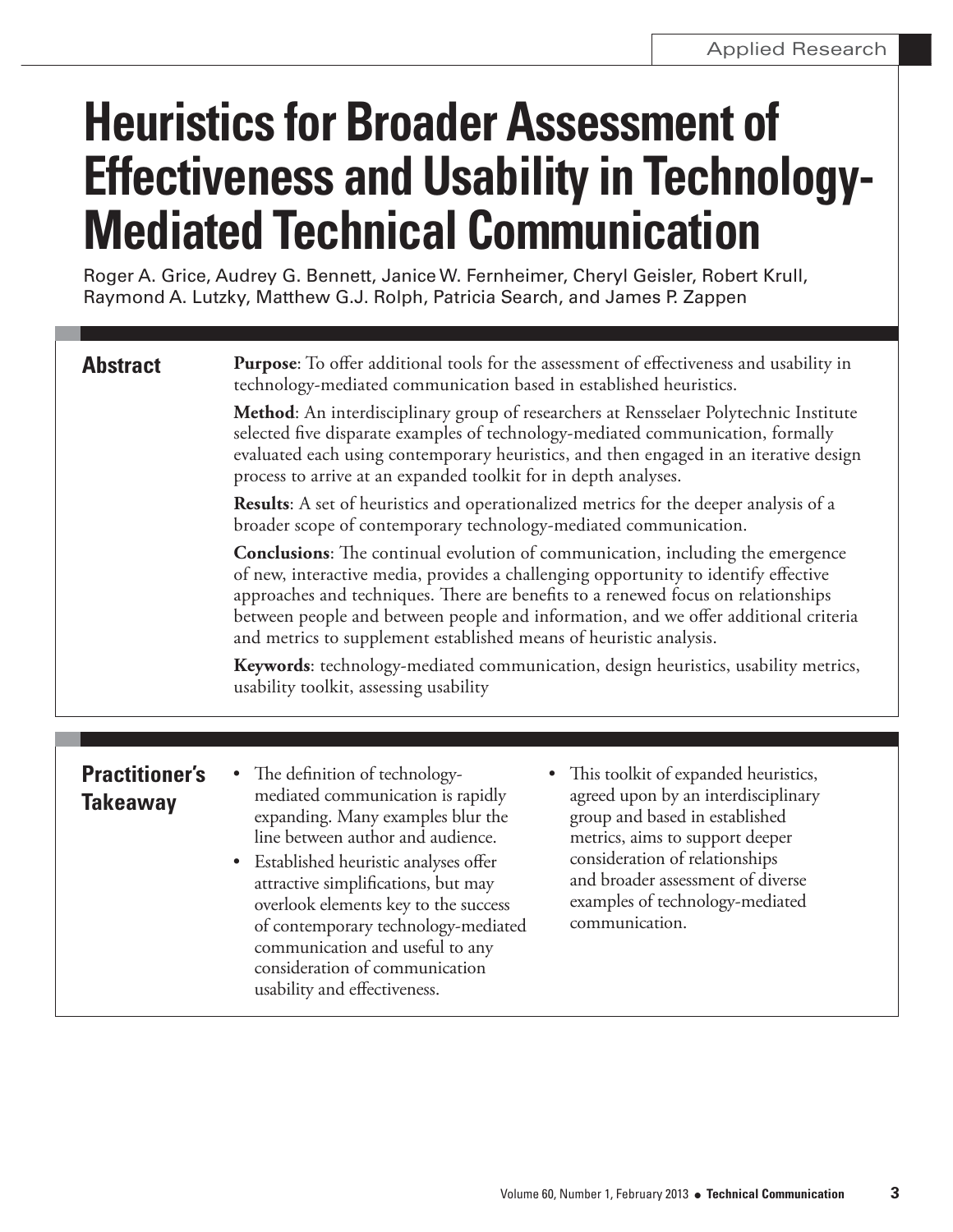### **Introduction**

The Tech-Mediated Communication (TMC) Toolkit is the result of several years of development, interdisciplinary research using formal and informal testing methodologies, established heuristics, and the experience of a diverse research group, all focused on the shifting challenges posed by technology-mediated communication. The five exemplars evaluated include an indigenous culture Web site, an image design to promote HIV/AIDS awareness, distance learning classes, a wiki in higher education, and an information gallery for use by children, teens, parents, and their community. Our researchers, faculty, and graduate students in multiple disciplines with diverse professional backgrounds and varying levels of experience with professional, technical communications were drawn together by a shared fascination with the promises and perils of contemporary communication technology. We set out to observe and document tech-mediated communication both broadly and precisely, to measure it against established standards, and then to re-examine those standards in light of our findings, hoping to identify principles that support successful communication across multiple media, platforms, and a wide range of technical means.

### **The Changing Face of Technical Communication: Expanded Perspectives**

A new cell phone, the purchaser's fifth, built by a prominent Asian manufacturer and sold to him in a box store by a leading U.S. mobile phone service provider, displays an error message. Though he plans to use the phone primarily for audio and text conversations with other people for his small business and thinks in those terms, he is aware of many additional features, including a QWERTY keyboard, mobile Internet browser, flash memory card slot (for a fingernail sized card with 3,000 times the capacity of his first computer hard drive), Bluetooth and USB connections, still and video camera, wireless headset, and software for games, calendar, calculator, and other functions. The full-color quick-start guide that came with the phone helped him begin, but it contains no information about the error. He emails technical support and receives an automated message including a support-line phone number, which he calls from his home line. He is connected to a service representative within two minutes and then to another

after a few minutes more. Each walks him through a series of steps, the first seeming to test his basic ability to turn on the phone and the second taking him through receiving a software update for it via the network. Neither is successful in solving his problem, which may be due, he is told, to "a bug" in the new phone. Not convinced that a replacement phone is the only solution, he types the error message into a search engine in his Internet browser and reviews the results, many of which seem to lead to a social networking site containing a variety of videos, including, to his surprise, some produced by and featuring a pre-teen expert on this phone and addressing this particular error. By following the steps in the video, he solves the problems, and the phone begins to work as expected.

This sample case, the actual experience of one of the contributing authors, demonstrates why a broader consideration of technology-mediated communication is warranted and illustrates the increasing complexity of real-world technology-mediated communication as it relates a given product's design and a user's experience with it. Usability assessments focused solely on human interaction with the device described above or with the quick-start guide alone suggest avenues for improvement but necessarily oversimplify to the point that they fail to wholly describe this case. Likewise, assessments of user experience focused primarily on the unsuccessful support service or on the successful online search for an answer would not adequately describe what actually occurred. If the focus of the analysis is narrowed too far, a researcher might erroneously conclude that the phone is entirely unusable, that the start-up guide should contain information on every possible error message, or that support is entirely unnecessary because all answers to all possible questions are available online for free. The lessons of the case are, in fact, more subtle, reflecting not only the increased complexity of technology-mediated communication itself but also the difficulties inherent in realistic usability analyses. The case illustrates that products and users are part of larger systems influenced by product life span and influencing user experience and product usability:

• Products are not used in isolation but rather become part of larger systems (in this case including the cellular network, another telephone network, the computer network and Internet, the social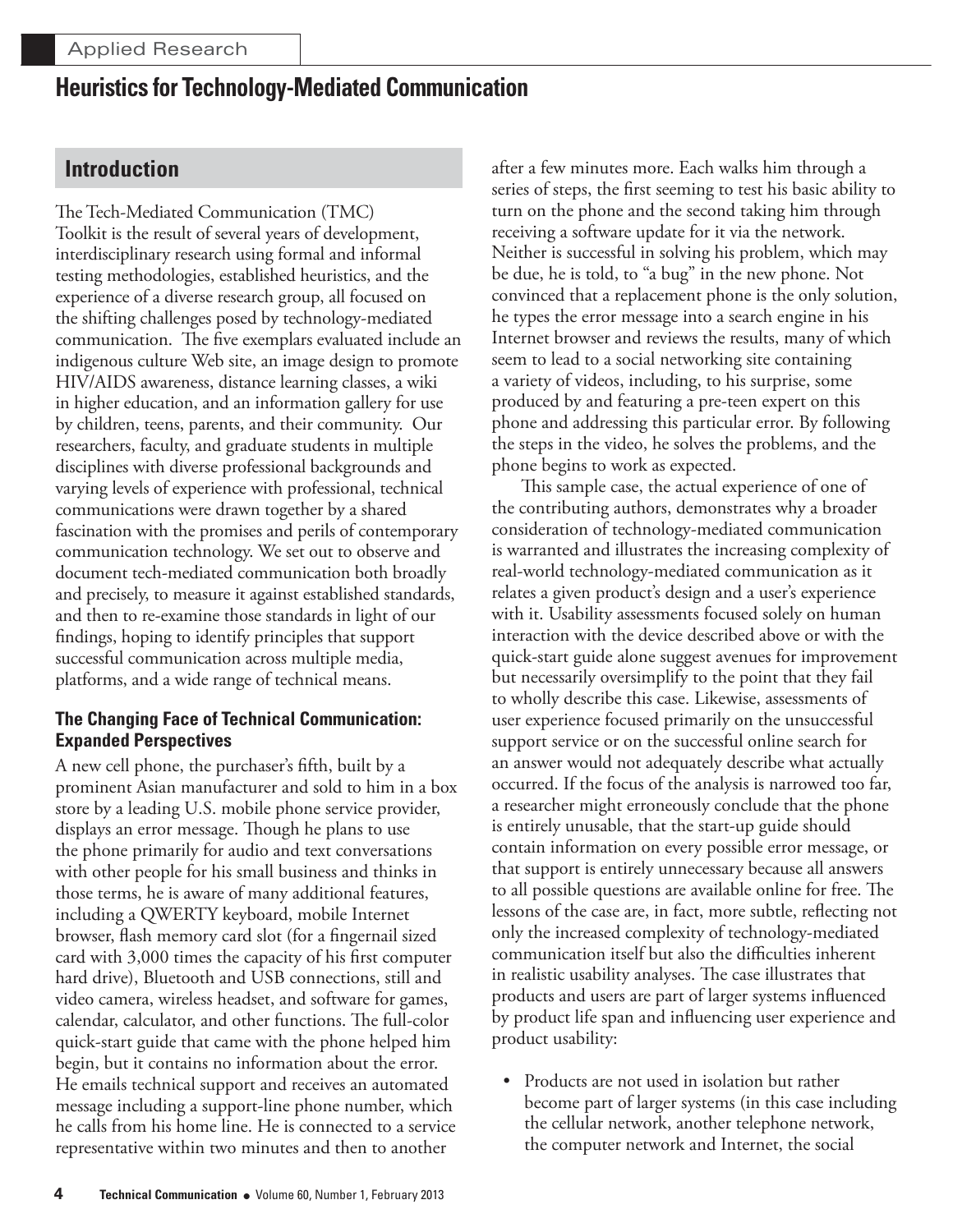network, the search engine, the netbook, and other hardware, software, and documentation).

- Technology has a relatively short life. Short product lives may offer increased certain profits but also drive up associated design costs, accelerate design and production cycles, and increase learning demands on users and on support professionals to the point that proficiency with a given device and the positive experience presumed to accompany it are increasingly rare.
- Usability and experience-related problems occur even with multiple systems in place to keep them functioning as intended. The phone itself functioned as designed in offering a precise error message, the support service provided by email and phone was promptly available, and the service provider's system to download updates to the phone was in place. Even so, the problem was not solved or even moderated by these means.
- People are also part of increasingly larger systems. For every technology, there may be an extended product-related community that includes uncompensated users acting as support personnel. This type of community has, perhaps, always existed for every technology in sufficiently widespread use. Today, however, access to that community (via social networking and communication technology) has vastly expanded, and with it the range of information and services such a community mayin this case did-provide.

### The Changing Face of Media: Assessment-Related **Implications**

Too narrow a focus may, however fine the evaluation, yield an unreliable, unrealistic result. Though rapid technological advancement often accompanies a proliferation of competing models, professionals whose earnings depend on a particular business model are slower to shift away from once-profitable assumptions. Traditional models of technology-mediated communication, therefore, focus on professional services and relative costs and lead to narrow avenues of assessment, as shown in Figure 1.

This model assumes that communication develops from corporate or contracted professional sources. It is, to an extent, accurate, correctly reflecting, for example, the



**Figure 1. A Simplified Traditional View of Tech-Mediated Communication Centers on Professional Services and Associated Costs in Older and Newer Mediums** 

lower costs associated with updating electronic versions of pages, but note that it entirely neglects peer-to-peer relationships and anything outside of a centralized network, both key characteristics of contemporary techmediated communication, as shown in Figure 2.

Social networks have no doubt existed alongside every new technology. But where once usability and user-experience-related research could disregard the likelihood of third-party involvement with few consequences, it is now far more likely that any given user, including the one is the case described, will encounter and might find it difficult to entirely avoid unofficial sources. These additional sources may directly influence usability and user-experience, and as a result a broader scope of inquiry is recommended.

### **Defining Tech-Mediated Communication**

As Figure 1 suggests, traditional technical communication is a transfer of information from content producers to content users, perhaps including a negotiation between them. Tech-mediated communication today is a negotiation between producers and users of information mediated by new, emerging, and continuously changing communication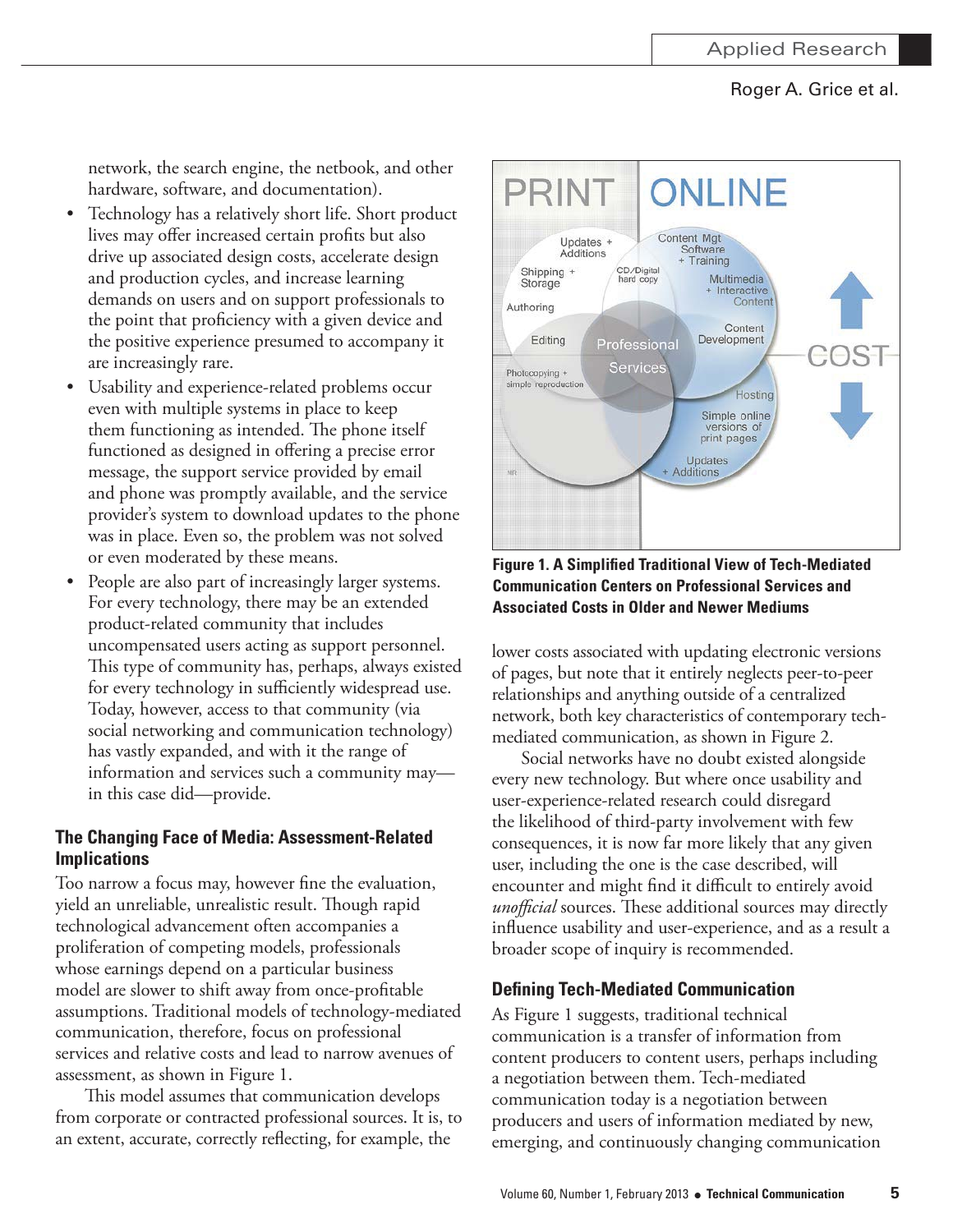

Figure 2. A Broader View of Tech-Mediated Communication Features a Multi-centered information System in Which Professionally Prepared or Sponsored Information Appears Alongside Large Quantities of Shared and User-Created Information

technologies, including many now familiar features of the Web: blogs, wikis, social-networking sites and technologies, and all of the audio, visual, and interactive elements embedded within them (Bolter & Gromala, 2003; Bruns, 2008; Lessig, 2008; Norman, 2004; Shedroff, 2001; Tapscott & Williams, 2006).

This continuing emergence of new communication technologies as active and dynamic components of

technical-communication processes changes the nature of the negotiation between producers and users, with the result that these technologies can no longer be viewed simply as transparent channels or conduits of information between them (Brinck, Gergle, & Wood, 2002; Nielsen, 1993, 2000). Rather they must be acknowledged to be active elements that influence the quality of the total user experience with a technology,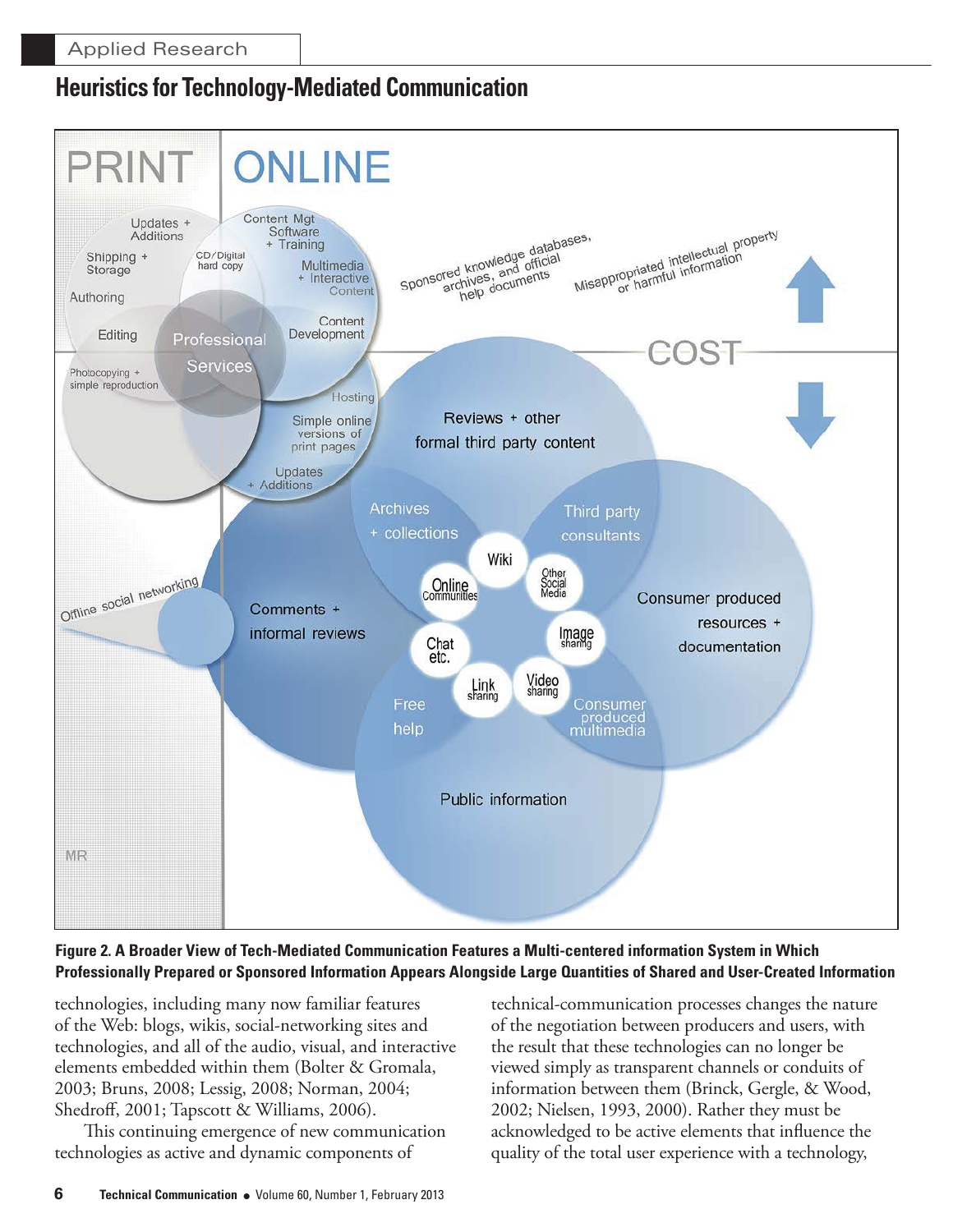with information producers, and also with other users (Bruns, 2008; Lessig, 2008; Tapscott & Williams, 2006).

Bolter and Gromala (2003) accurately challenge the traditional metaphor of the transparent window, suggesting a metaphor of a reflective mirror instead: a "compelling experience" that invites users to look "at" rather than or "through" a user interface (p. 67). The interface and everything connected to it is an undeniable part of the user's experience as "successful digital artifacts are designed to be experienced, not simply used" (p. 22). Norman (2004) extends this line of reasoning from the user interface design to design in general, which, he argues, encompasses the functional and also the visceral and the reflective, that is, the effectiveness of use, the appearance, and users' personal engagement and satisfaction. The quality of the total user experience begins with that positive encounter with a mediating technology and continues onward to play a role in the user's relationships with information producers and with other users. Bruns (2008) specifically notes that these technologies enable and encourage users to become producers themselves—"produsers"—rather than merely passive recipients of information (see Figure 2), creating a stark contrast between the new information economy, which seeks to produce consumer engagement and satisfaction, and the old industrial economy, which focused on maximizing production and worker efficiency and is succinctly captured in Henry Ford's axiomatic promise to his customers: "you can have any color you like, as long as it's black" (p. 10). The new information economy does not have this luxury, and so it must instead cultivate "patterns and protocols of interaction and collaboration," as illustrated in a range of examples from open-source software development to blogs and wikis to creative photo- and video-sharing applications and much more (p.16). Tapscott and Williams (2006) refer to these new producers-users as "prosumers" and claim that they are active consumers who "increasingly satisfy their desire for choice, convenience, customization, and control by designing, producing, and distributing products themselves" (pp. 52). Lessig (2008) describes this culture of participation and sharing as "remix" culture, noting that users mix text, sound, and images to produce new creative works or "remixes." Even setting aside the hype surrounding "produser" or "prosumer" culture, it is clear that there has been a fundamental change in the relationship

between producers and users that blurs the boundaries between them.

Mediating technologies have also changed relationships between users and other users. Tapscott and Williams (2006) herald the new Web as the dawn of "a new era of collaboration and participation"—tagged "wikinomics"—and celebrate "the rise of a global, ubiquitous platform for computation and collaboration that is reshaping nearly every aspect of human affairs" and opening the floodgates "to a worldwide explosion of participation" (pp. 18-19, 64). Anderson (2006) similarly describes a new "architecture of participation" wrought by communication technologies that democratize the tools of production and distribution of information (pp. 82-84). These tools promote collaborative activity by both individual users and communities of users and so alter the relationship between users and other users, as illustrated by the dramatic successes of Amazon, eBay, Flickr, Google, Wikipedia, YouTube, and other commercial and social sites of information exchange and sharing (Anderson, 2006; Lessig, 2008; Tapscott & Williams, 2006).

Therefore, to understand and assess the quality of the total user experience with mediating technologies necessarily requires more than evaluation of user performance in the execution of specified tasks. As an explanation of this new orientation toward the user, Jordan (2000) deplores what he describes as an overemphasis within the human-factors community on "the effectiveness, efficiency and satisfaction with which specified users can achieve specified goals in particular environments", insisting on a more holistic understanding encompassing "the wider role that products play in people's lives" (pp. 7-8). Similarly, McCarthy and Wright (2004) note the dual emphasis on functionality and experience evident in IBM's twofold commitment to its users: "User Experience Design fully encompasses traditional Human-Computer Interaction (HCI) design and extends it by addressing all aspects of a product or service as perceived by users" (p. 10).

### **Incorporating Standing Rules and Measures of Usability**

In many instances, old rules still apply and serve people well. In transactional systems, information-retrieval systems, and other systems that support task-oriented activities, people's goals are still to be quick, accurate,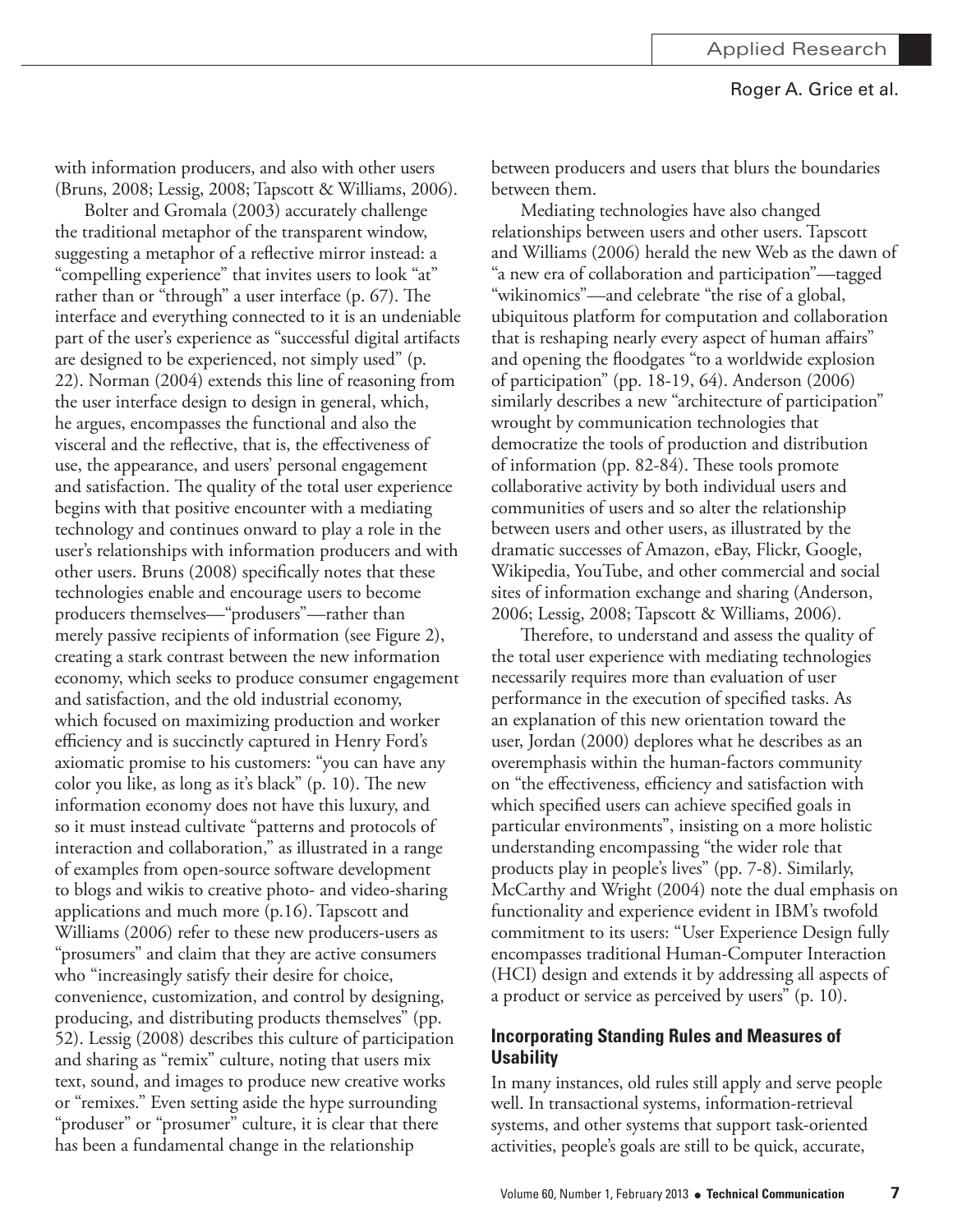and efficient in the completion of a task, and in these instances people are not necessarily looking for engagement or long-term commitment. For this reason, and as the earlier models in Figures 1 and 2 suggest, our group sought to review, consider, and, wherever possible, include industry-standard checklists and protocols (Hargis et al., 1998; Nielsen, 1994, 2006; De Jong & Van der Geest, 2000; Van der Geest & Spyridakis, 2000). At the same time, we sought to widen the scope of our evaluation to include dynamics evident on social media sites such as Facebook, where the desire for efficient completion of an operation in a few clicks is actually at odds with the site's apparent objectives and typical uses, which invite conditions in which users linger on and spend increasing amounts of time engaged with the site's offerings. Similarly, many educational sites similarly encourage extended and repeat visits rather than seeking to optimize content delivery in single sessions.

# **TMC Toolkit Development Methodology**

Our methodology began with familiar heuristics, which were expanded upon via an iterative process until they more fully described the usability and user experience in the social-media environment associated with each of our five disparate exemplars.

### **Initial Heuristics**

Nielsen's (1994) ten heuristics address (1) visibility of system status, (2) match between system and real world, (3) user control and freedom, (4) consistency and standards, (5) error prevention, (6) recognition rather than recall, (7) flexibility and efficiency of use, (8) aesthetic and minimalist design, (9) help allowing users to recognize, diagnose, and recover from errors, and (10) help and documentation. We also referenced Hargis et al.'s (1998) checklist system, developed at IBM Corporation's Santa Teresa Laboratory and based on the proposition that quality technical information is:

- Easy to use (task orientation, accuracy, and completeness)
- Easy to understand (clarity, correctness, and style)
- Easy to find (organization, retrievability, and visual effectiveness)

Each exemplar was evaluated in two rounds. The first, including researchers and Rensselaer graduate students Elia Nelson, Mohamad Hizar Khuzaimah, Jessica Woods, Dale Bass, and Noah Schaffer, reviewed each exemplar in terms of these established metrics and was also used tentatively to identify experience and usability issues or qualities that the established heuristics did not seem to adequately describe. The second review was conducted by faculty and students on campus and at distance using an expanded set of criteria, the result of general agreement among the research group on appropriate additions to the set of heuristics.

### **Additional Criteria**

The following criteria were the result of suggestions arising from the first round of evaluations:

- Readiness / pre-use
	- Style appropriately suggests author authority / professionalism
	- Apparent value of communication / motivation is to engage
	- Technological requirements for access are minimized
	- Communication (appears to be) crafted with audience in mind, for a known context
	- Required background knowledge is available (unless intentionally excluded)
- Navigation
	- Readability (for example, text large enough to read)
	- Similarity / compatibility with familiar tools
	- Clarity of control mechanisms and interactive objects
	- Flexibility and comfort with communication modes
	- Clear, efficient, and effective communication protocols
	- Meaningful categorizations
	- Meaningful hierarchy of media and text
	- Consistency of visual cues
	- Minimal syntactical complexity
- Experience
	- Emotionally gripping / involving the affective domain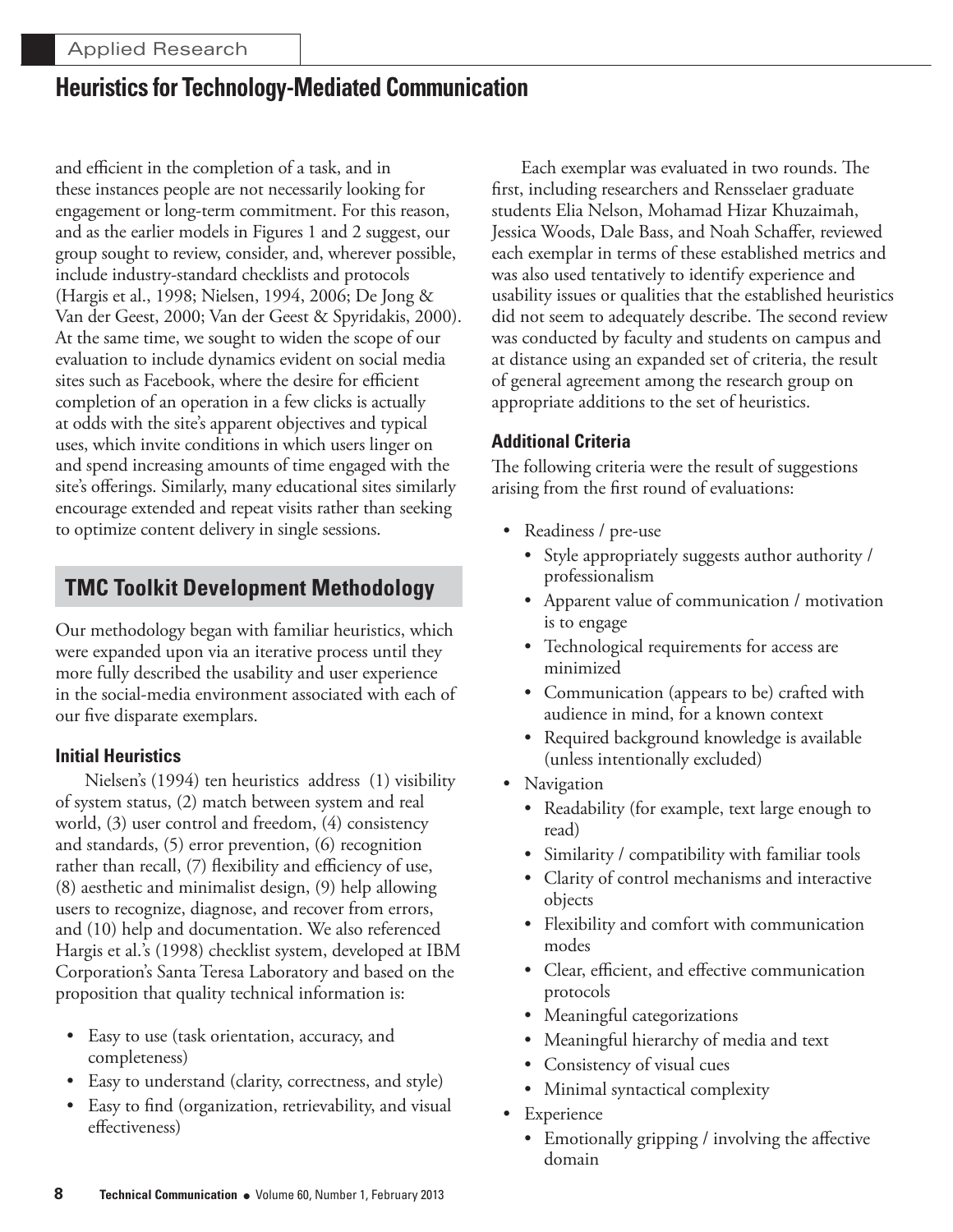- Incorporating rich communication modes matching user accessibility needs
- Evoking confidence in the technology
- Incorporating an appropriate degree of personalization
- Displaying appropriate chunking of information
- Visually supporting an immersive experience
- Action / post-use
	- Call to action / next steps or additional information available

### **Evaluation Scenarios**

The second round of evaluations was conducted by the researchers and volunteer faculty, students on campus, and students in Rensselaer's distance education program, presenting logistical challenges in line with those realistically associated with tech-mediated communication. Three synchronous approaches were used:

- 1. Large group in a single location: Although the piece of communication being evaluated and observed was mediated by technology, the actual evaluation itself was not.
- 2. Local test team / remote testers: Since we had the ability to share screens with remote participants, an on-campus evaluation team could "observe" an evaluator who was not on campus, documenting

the evaluator's interaction with the screen and hearing his or her spoken comments via a telephone or voice-over-Internet protocol (VOIP). While this approach may not always provide the same richness of observation possible when evaluator and observers are in the same room, it does provide a useful data set.

3. Remote testers / remote observers: In this scenario, all participants and observers connect from remote locations. This scenario is, in effect, very similar to the previous scenario, though with the increased number of systems and connections comes an additional potential for technical problems.

### **The TMC Toolkit: Heuristics and Associated Metrics**

The TMC Toolkit consists of two directly related parts, (I) a set of heuristics that can be used to guide design or assess usability and user experience, and (II) a set of operationalized metrics that can be used to more deeply examine how optimally a design meets the criteria outlined in the heuristics (Table 1). Each metric includes a defining semantic differential ranging from unmet to fully met, criteria to be used when assessing a product, usability and user experience through behavior, and survey guidelines.

### **Table 1. Overview of Heuristics and Associated Metrics**

| 1. Design for diverse users                                |                                                                                                                                                                                                                                                                                                                            |
|------------------------------------------------------------|----------------------------------------------------------------------------------------------------------------------------------------------------------------------------------------------------------------------------------------------------------------------------------------------------------------------------|
| a. Recognize that nothing is<br>intuitive to everyone      | User is confused $\langle \rangle$ User understands everything<br>Product Metric: Use is logical and straightforward.<br>Behavioral Metric: User understands the interface without assistance, does not get<br>confused.<br>Survey Metric: User describes experience as logical or intuitive.                              |
| b. Design for the<br>inevitability of diverse<br>audiences | Greater confusion for some groups of users < > Diverse users understand<br>Product Metric: Experience is consistent across user types. Design elements have the<br>same meaning for all users.<br>Behavioral Metric: User (type) not stumped by the design.<br>Survey Metric: User describes experience as easy to follow. |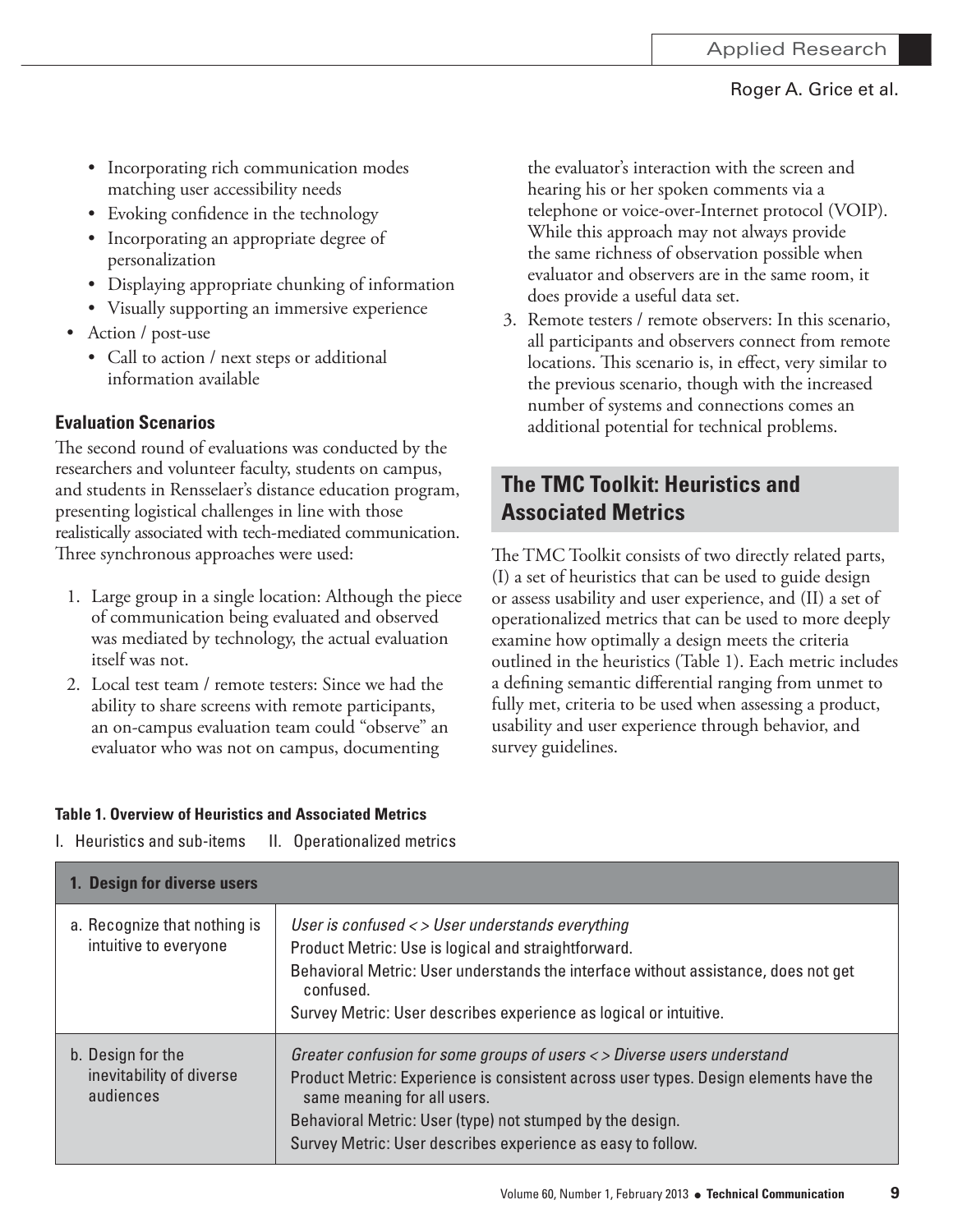#### **Table 1 (continued). Overview of Heuristics and Associated Metrics**

|  | I. Heuristics and sub-items |  | II. Operationalized metrics |  |
|--|-----------------------------|--|-----------------------------|--|
|--|-----------------------------|--|-----------------------------|--|

| c. Provide users with<br>options for differential<br>experience using<br>different views or levels | User is limited by design < > User has options<br>Product Metric: Experience customizable for different users; customization does not<br>hinder design use.<br>Behavioral Metric: User is able to customize with ease/finds and enjoys a suitable view.<br>Survey Metric: User rates customization highly.                                               |  |
|----------------------------------------------------------------------------------------------------|----------------------------------------------------------------------------------------------------------------------------------------------------------------------------------------------------------------------------------------------------------------------------------------------------------------------------------------------------------|--|
| 2. Design for usability                                                                            |                                                                                                                                                                                                                                                                                                                                                          |  |
| a. Follow standard usability<br>guidelines                                                         | Confusing non-traditional design < > User recognized standard elements<br>Product Metric: Design follows usability guidelines.<br>Behavioral Metric: User understands the design based on other experiences.<br>Survey Metric: User describes experience as a familiar one.                                                                              |  |
| b. Enforce readability (font<br>large enough to read;<br>break up blocks of text)                  | User disoriented or led astray < > User easily perceives site content<br>Product Metric: Design is well organized and easy to navigate.<br>Behavioral Metric: User finds what he or she is looking for in a timely manner.<br>Survey Metric: User describes experience as efficient.                                                                     |  |
| c. Use professional quality<br>design components                                                   | Design perceived to be standard < > Design perceived to be enhanced<br>Product Metric: Appearance and content suggest professionalism to user.<br>Behavioral Metric: User prefers design vs. other designs.<br>Survey Metric: User describes experience as professional.                                                                                 |  |
| d. Follow general<br>conventions where<br>available                                                | Highly unfamiliar < > User experiences familiarity where expected<br>Product Metric: The design is organized and consistently familiar.<br>Behavioral Metric: User is more comfortable with the design vs. others.<br>Survey Metric: User describes the experience and familiar and enhanced.                                                            |  |
| e. Offer simple ways to do<br>what users want to do                                                | Many navigation complications < > Quick, free user motion throughout<br>Product Metric: Components are in correct locations. Links work.<br>Behavioral Metric: User efficiently navigates through site/design.<br>Survey Metric: User describes experience as uncomplicated.                                                                             |  |
| 3. Test the technical requirements "backbone"                                                      |                                                                                                                                                                                                                                                                                                                                                          |  |
| a. Specify the technical<br>requirements or<br>technological backbone<br>needed by users           | User uncertain about requirements < > User understands what is needed<br>Product Metric: Requirements for access and use are clearly specified (particularly if<br>unmet).<br>Behavioral Metric: User is not confused about requirements.<br>Survey Metric: User rates the requirements as clear, highly visible when needed, and<br>easy to understand. |  |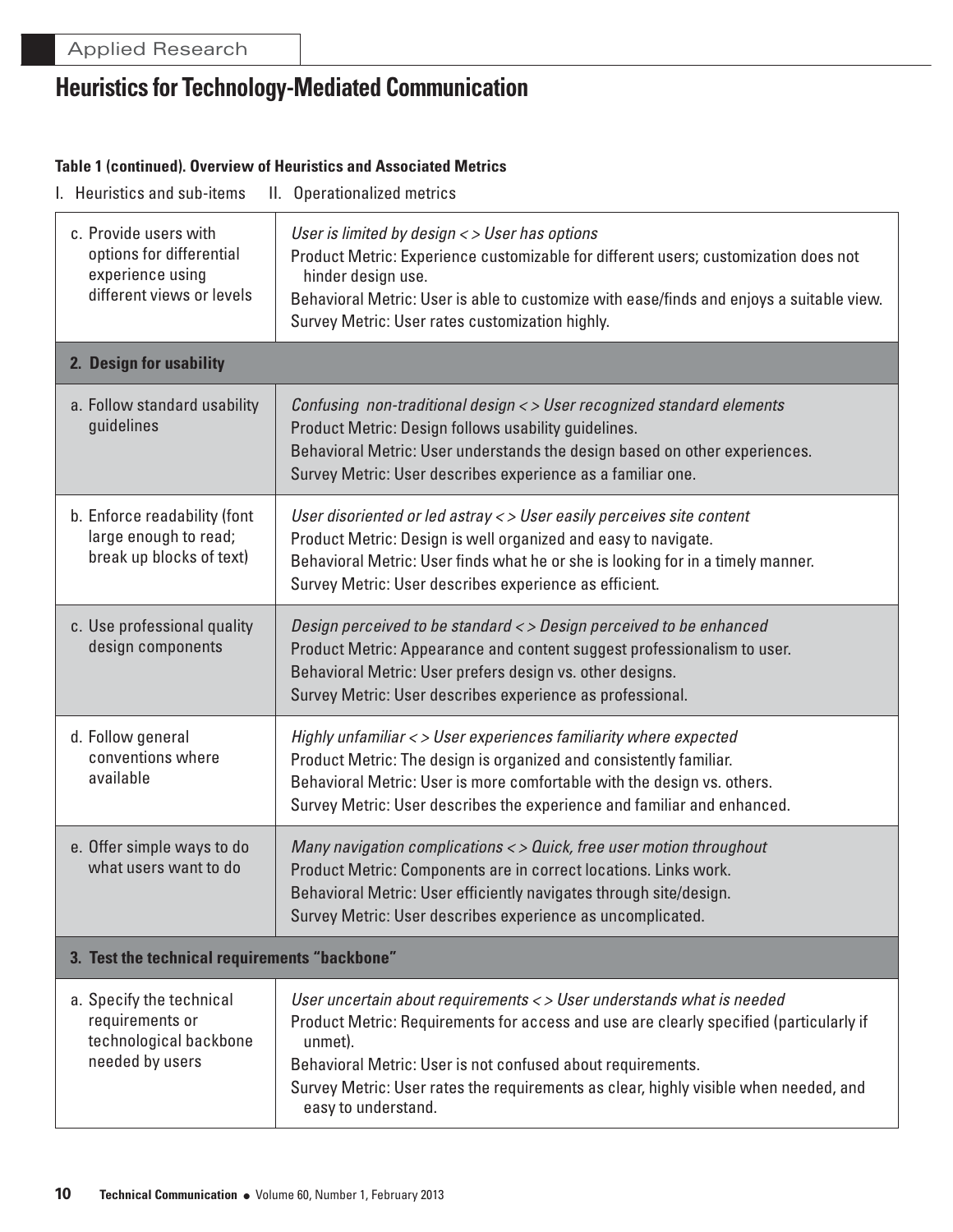### **Table 1 (continued). Overview of Heuristics and Associated Metrics**

| b. Ensure the necessary<br>technical requirements<br>or technological<br>backbone needed by the<br>system is in place | User uncertainty about system status < > User aware system is working<br>Product Metric: System status is clearly visible (particularly if unavailable)<br>Behavioral Metric: User shows no confusion about system status.<br>Survey Metric: User rates system as reliably functional and easy to access. User does<br>not doubt the system is working as intended; if there is a problem, user reports a clear<br>understanding of system status. |
|-----------------------------------------------------------------------------------------------------------------------|----------------------------------------------------------------------------------------------------------------------------------------------------------------------------------------------------------------------------------------------------------------------------------------------------------------------------------------------------------------------------------------------------------------------------------------------------|
| 4. Make users feel welcome                                                                                            |                                                                                                                                                                                                                                                                                                                                                                                                                                                    |
| a. Make users feel<br>welcome                                                                                         | User feels 'put off' or unwelcome < > Users feel welcome<br>Product Metric: Design and experience feels welcoming and friendly.<br>Behavioral Metric: User lingers/spends more time in initial, welcoming screens or<br>areas.<br>Survey Metric: User describes experience as welcoming or inviting.                                                                                                                                               |
| b. Use visuals to draw<br>users in                                                                                    | Users is intrigued by visuals < > User is annoyed by visuals<br>Product Metric: User is engaged by visuals, not distracted by them.<br>Survey Metric: User describes visuals as enhancing the experience or as highly useful<br>and helpful.                                                                                                                                                                                                       |
| c. Use sound to enhance<br>experience                                                                                 | User is engaged by sounds < > User is distracted or annoyed by sounds<br>Product Metric: Sounds are used constructively.<br>Behavioral Metric: User stays focused, finds sounds useful or engaging, is not<br>distracted or put off by sounds.<br>Survey Metric: User describes sounds as helpful, useful, or enhancing the experience /<br>understanding of the content.                                                                          |
| d. Engage the affective<br>domain with visual<br>language (color, icons,<br>symbols)                                  | User unresponsive to design < > Appropriate user emotions are triggered<br>Product Metric: Visual elements stimulate user emotional engagement.<br>Behavioral Metric: User responds to visual language, is drawn in.<br>Survey Metric: User describes visual language used as engaging, enhancing the<br>experience, or in terms of appropriate emotional response.                                                                                |
| 5. Set the context                                                                                                    |                                                                                                                                                                                                                                                                                                                                                                                                                                                    |
| a. Design activities that<br>allow users to become<br>prepared for the<br>experience                                  | User feels unready or unprepared <> Users feel prepared<br>Product Metric: Experience has appropriate precursor activities that allow for<br>familiarization.<br>Behavioral Metric: User encounters an appropriate introductory experience that<br>supports what follows.<br>Survey Metric: User rate preparation as useful or helpful.                                                                                                            |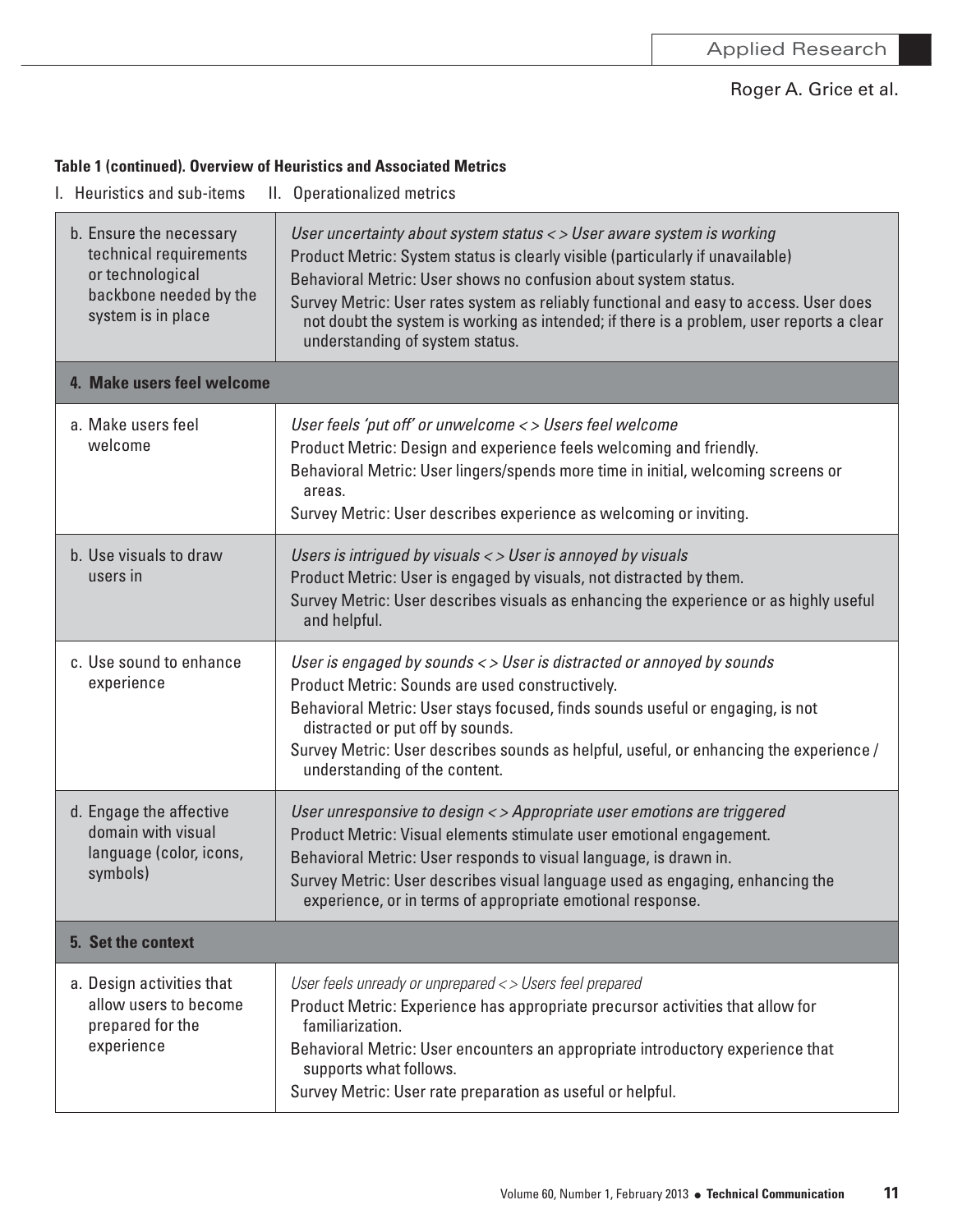#### **Table 1 (continued). Overview of Heuristics and Associated Metrics**

| b. Provide users<br>introductory context                                                     | User lacks context to perform < > User has sufficient background<br>Product Metric: Background information needed is provided.<br>Behavioral Metric: User is not puzzled at any stage.<br>Survey Metric: Users rates their contextual readiness as high.                                                                                                                                                                                                                                                |  |
|----------------------------------------------------------------------------------------------|---------------------------------------------------------------------------------------------------------------------------------------------------------------------------------------------------------------------------------------------------------------------------------------------------------------------------------------------------------------------------------------------------------------------------------------------------------------------------------------------------------|--|
| c. Motivate users to move<br>through any necessary<br>initiation                             | User has no drive to continue < > User moves smoothly through<br>Product Metric: Experience motivates users to familiarize themselves with the<br>interface, moves them smoothly through as they are ready.<br>Behavioral Metric: User responds to incentives, increases familiarity or demonstrates<br>proficiency, and moves through the experience.<br>Survey metric: User finds the introduction worthwhile, is not frustrated or unprepared<br>at any stage, or describes initiation as enhancing. |  |
| d. Limit setup time to a<br>small portion of the total<br>experience                         | User spends a long time on setup < > User passes through setup quickly<br>Product Metric: Setup is quickly completed by any user.<br>Behavioral Metric: User is not confused at any stage of setup.<br>Survey Metric: User perceives setup as taking a reasonable or minimal amount of time.                                                                                                                                                                                                            |  |
| <b>6. Make a connection</b>                                                                  |                                                                                                                                                                                                                                                                                                                                                                                                                                                                                                         |  |
| a. Engage people in what<br>is going on; create<br>connectedness                             | User feels detached < > Users feel drawn in<br>Product Metric: Users can relate to elements of the experience.<br>Behavioral Metric: User is focused on the product. User takes less time to learn. User is<br>immersed in the experience.<br>Survey Metric: User rates the "connectedness" of the experience highly, or describes it<br>as immersive.                                                                                                                                                  |  |
| b. Understand potential<br>barriers and offer users<br>identifiable ways to<br>overcome them | Users get stuck < > Users overcome barriers quickly and easily<br>Product Metric: Barriers are minimal; universally identifiable and easily grasped 'hooks'<br>offer routes through any necessary barriers.<br>Behavioral Metric: User does not encounter design barriers, or easily overcomes<br>obstacles.<br>Survey Metric: User perceives experience to be barrier-free. Users describe hooks they<br>encounter as easily understood.                                                               |  |
| c. Use well-crafted<br>storytelling to immerse<br>users in the encounter                     | User uninvolved, rejects premise < > User is drawn into story/encounter<br>Product Metric: Story is worked into experience seamlessly.<br>Behavioral Metric: User is invested in story and encounter, does not want to leave<br>experience.<br>Survey Metric: User rates storytelling highly, describes encounter as immersive.                                                                                                                                                                         |  |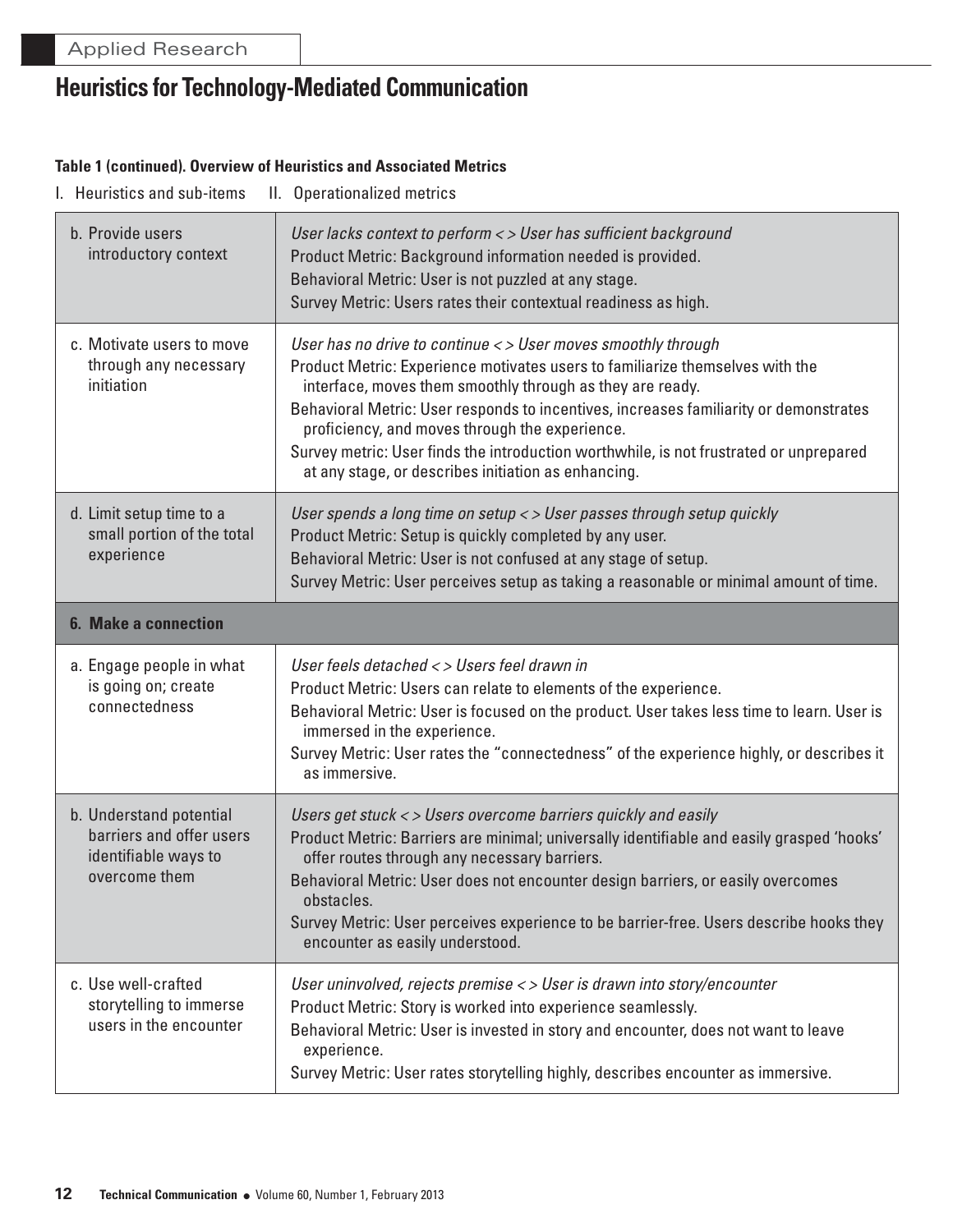### **Table 1 (continued). Overview of Heuristics and Associated Metrics**

| 7. Share control                                                               |                                                                                                                                                                                                                                                                                                                                                                                                                              |  |
|--------------------------------------------------------------------------------|------------------------------------------------------------------------------------------------------------------------------------------------------------------------------------------------------------------------------------------------------------------------------------------------------------------------------------------------------------------------------------------------------------------------------|--|
| a. Follow standard usability<br>guidelines                                     | User feels isolated and powerless < > User feels in charge<br>Product Metric: Experience flows, contains elements to which user can relate and over<br>which he or she feels a sense of control.<br>Behavioral Metric: User is focused on the product, takes less time to learn, finds the<br>experience immersive.<br>Survey Metric: User rates experience "connectedness" highly and describes<br>experience as immersive. |  |
| b. Provide users with<br>resources to construct<br>something                   | User lacks resources <> User has ample resources for creating content<br>Product Metric: Experience includes sufficient resources to create things; participation<br>yields in new content.<br>Behavioral Metric: User finds resources with ease, encounters no difficulty<br>constructing things.<br>Survey Metric: User rates availability of resources highly.                                                            |  |
| c. Provide a selection of<br>professional-quality<br>components for users      | No access to quality components <> High quality components available<br>Product Metric: Experience includes access to high quality elements.<br>Behavioral Metric: User locates desirable components, is able to use them. User<br>created-content reflects inclusion of quality components.<br>Survey Metric: User is happy with component selection.                                                                       |  |
| d. Make the process<br>of interpretation<br>participatory                      | User is left out of interpretation <> User is involved in analysis<br>Product Metric: Experience offers opportunities to interpret encounter.<br>Behavioral Metric: User sees chances to be a part of the process, participates in<br>interpretation.<br>Survey Metric: User is happy with their involvement in the process.                                                                                                 |  |
| e. Ensure user actions<br>will not have bad<br>or irreversible<br>consequences | User is locked in to actions < > User can reverse undesirable actions<br>Product Metric: Actions, including errors, can be easily undone.<br>Behavioral Metric: Users are confident in their actions and unafraid to act.<br>Survey Metric: User reports comfort with error, understands mistakes are not final.                                                                                                             |  |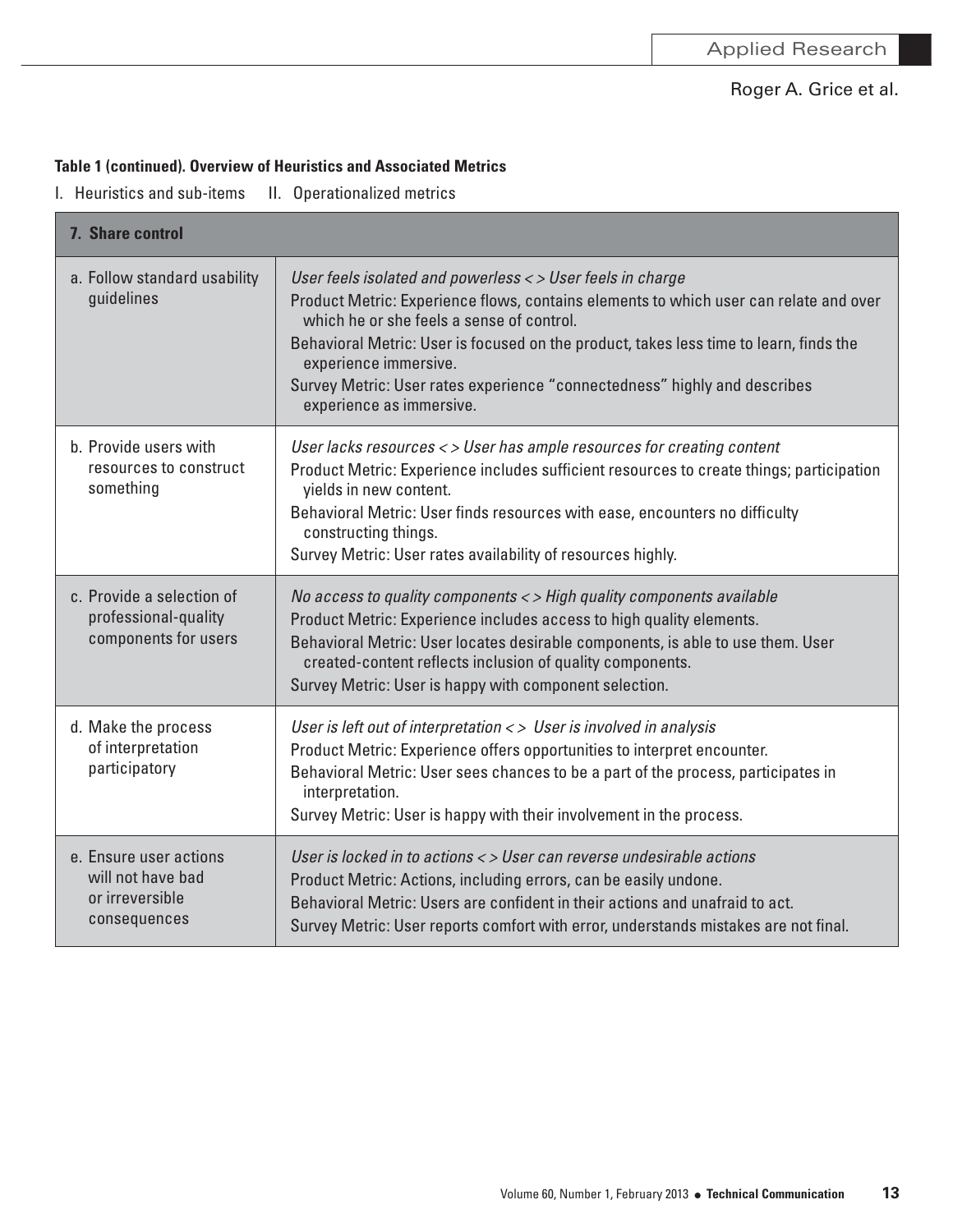Г

# **Heuristics for Technology-Mediated Communication**

#### **Table 1 (continued). Overview of Heuristics and Associated Metrics**

| 8. Support interactions among users                                      |                                                                                                                                                                                                                                                                                                                                                                                 |  |
|--------------------------------------------------------------------------|---------------------------------------------------------------------------------------------------------------------------------------------------------------------------------------------------------------------------------------------------------------------------------------------------------------------------------------------------------------------------------|--|
| a. Create opportunities for<br>users to interact                         | User feels isolated from other users <> Users interact<br>Product Metric: Experience contains easily accessible interaction opportunities.<br>Behavioral Metric: User encounters chances to interact with others. User interacts<br>with others.<br>Survey Metric: User rates the experience as very interactive. User is happy with the<br>quality of interactions present.    |  |
| b. Allow users to share<br>what they create                              | Users cannot share creations with others $\langle \rangle$ Users share their creations<br>Product Metric: The experience includes easy ways to distribute user work.<br>Behavioral Metric: User utilizes the sharing options.<br>Survey Metric: User rates sharing options highly or reports sharing to be a key part of<br>the experience.                                     |  |
| c. Provide clear protocols<br>for interaction with<br>others             | User is confused re: interaction < > User understands sharing procedure<br>Product Metric: The experience embeds obvious protocols for interaction with others.<br>Behavioral Metric: User recognizes and makes use of interaction procedures easily<br>and without errors.<br>Survey Metric: User rates the interaction procedures as obvious.                                 |  |
| 9. Create a sense of place                                               |                                                                                                                                                                                                                                                                                                                                                                                 |  |
| a. Give users a sense of<br>place, cues about where<br>they are          | User has no clue regarding location < > User has a sense of place<br>Product Metric: The interface features clear, easily visible, and easy to understand<br>indicators of user position.<br>Behavioral Metric: Users recognize location indicators, understand where they are and<br>where they are about to go.<br>Survey Metric: User rates the location cues as very clear. |  |
| b. Provide consistency in<br>look and feel to foster a<br>sense of place | User is confused by different styles $\langle \rangle$ User has a feeling of unity<br>Product Metric: Experience has a unified theme.<br>Behavioral Metric: User welcomes the consistent look and does not get confused.<br>Survey Metric: User rates the look and feel as cohesive.                                                                                            |  |
| c. Allow for efficient<br>search as well as<br>exploration               | User lacks tools for exploration < > User can search and explore<br>Product Metric: Design includes search and allows for exploration.<br>Behavioral Metric: User finds what they are looking for quickly. User both searches and<br>explores.                                                                                                                                  |  |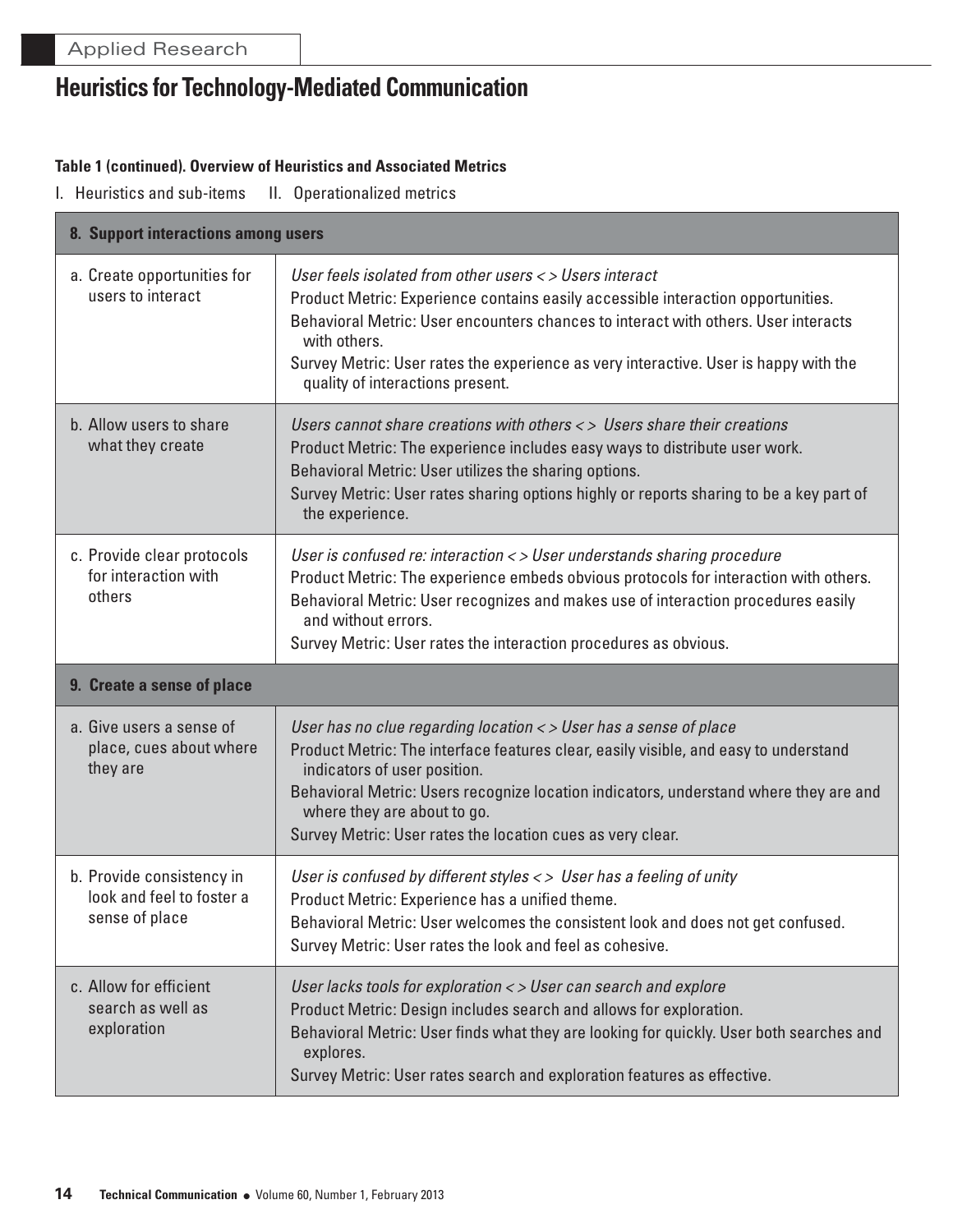#### **Table 1 (continued). Overview of Heuristics and Associated Metrics**

| I. Heuristics and sub-items                                                                 | II. Operationalized metrics                                                                                                                                                                                                                                                                                                                                            |  |
|---------------------------------------------------------------------------------------------|------------------------------------------------------------------------------------------------------------------------------------------------------------------------------------------------------------------------------------------------------------------------------------------------------------------------------------------------------------------------|--|
| d. Use natural relationships<br>(categories, hierarchies,<br>similarity, temporal<br>order) | Seemingly arbitrary connections <> Natural, easily grasped relationships<br>Product Metric: Natural connections support progress through the experience and<br>interface.<br>Behavioral Metric: User quickly and easily navigates, understands relationships.<br>Survey Metric: User rates movement through the site as natural.                                       |  |
| 10. Plan to continue the engagement                                                         |                                                                                                                                                                                                                                                                                                                                                                        |  |
| a. Design for the next<br>engagement                                                        | User is stuck in the past < > User is ready to continue<br>Product Metric: Relationship with product is ongoing, can persist beyond a single<br>experience or task.<br>Behavioral Metric: User is drawn into/stays with experience, is willing to return to it.<br>Survey Metric: User rates continuity of engagement highly, spends more time with the<br>experience. |  |
| b. Make calls to action<br>clear                                                            | User is stuck deciding < > User understands what to do next<br>Product Metric: The experience includes beneficial guidance for the user and clear<br>action options.<br>Behavioral Metric: User makes easy progress from action to action.<br>Survey Metric: User rates calls to action as clear and easily understood.                                                |  |
| c. Invite users to continue<br>connections past the<br>current encounter                    | User has no interest in continuing < > User pursues deeper connection(s)<br>Product Metric: Progress beyond any given point is available to the user.<br>Behavioral Metric: User moves deeper into the experience.<br>Product Metric: User rates access to further experiences highly.                                                                                 |  |

### **Case Studies: Application of Heuristics and Metrics to Exemplars**

### **Case One: "Tshinanu, All of Us", A Culturally-based Web site**

The *Tshinanu, All of Us* Web site (www.tshinanu.tv) was designed as a companion to the *Tshinanu* (Us Together) television series (2006), and seeks to provide a multisensory experience depicting social, economic, and cultural aspects of life in and around "First Nations" communities in the Canadian province of Quebec. Available in HTML and Flash and in English and French, the site incorporates warm, inviting colors (yellow, red, and brown) with traditional and contemporary images from First Nations cultures

(Figure 3). The site design announces to visitors that they are entering a new experience, sets the scene for content they will encounter, and leads them to increased awareness of a unique cultural consciousness.

**The Multisensory Experience.** Multisensory experiences like this one draw on audio and visual elements to provide content, offering images, colors, forms, and sounds to which users may respond on subconscious and emotional levels. Ideally, the emotional connection creates affective domains that connect users to information and experiences. Users who are engaged and comfortable on an emotional level, are likely to be receptive to the cognitive information that follows (Gazda & Flemister, 1999), resulting in an intuitive experience that envelopes participants in a learning or cultural space (Search, 2007).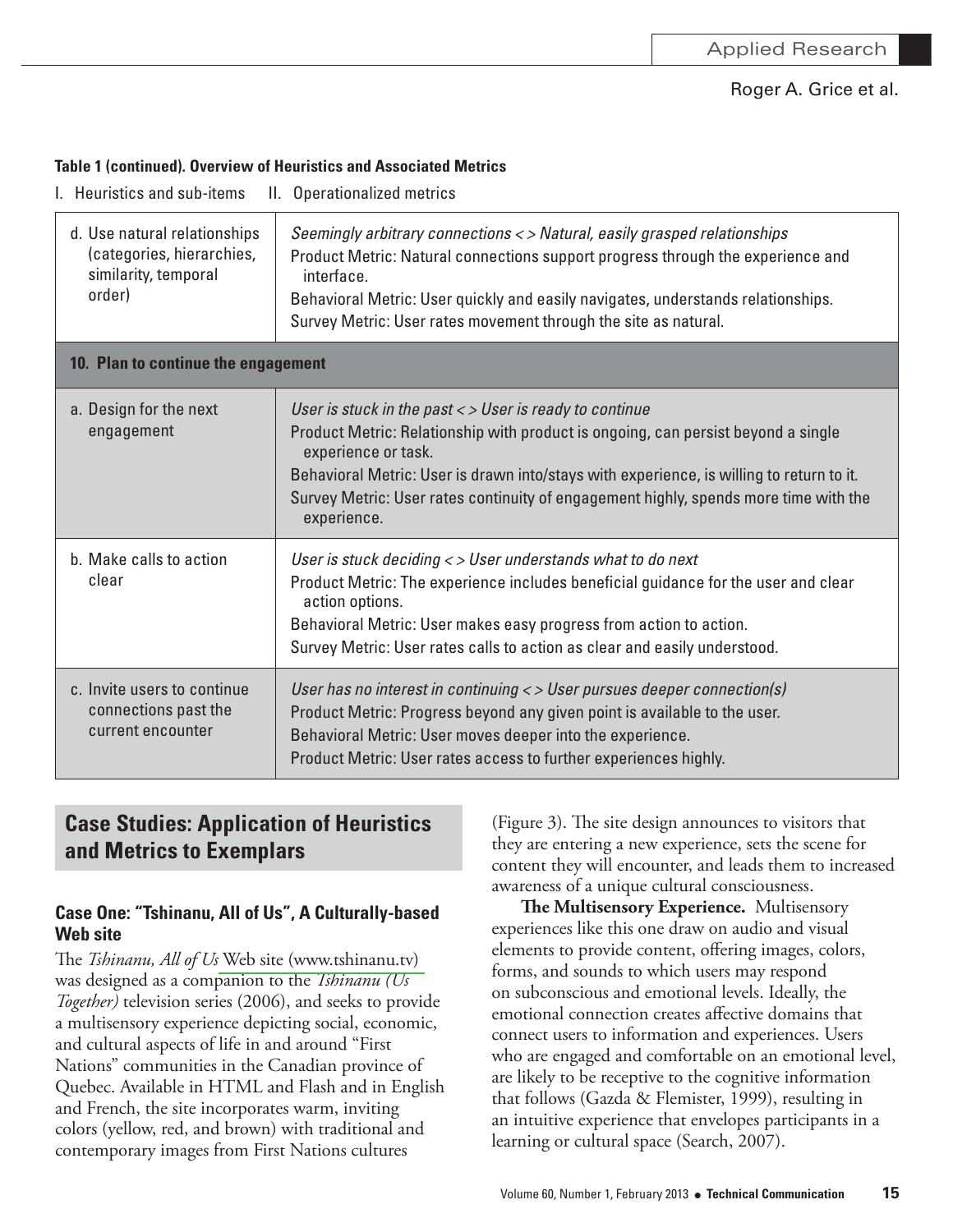



**Digital Storytelling.** Storytelling is a powerful design element, offering an opportunity to connect participants together through shared experiences, information, and other content. Narratives feature prominently in marketing, and in a wide variety of applications in education, business, and e-commerce (Search, 2007). Narratives on Web sites often appear in the form of testimonials, product reviews, wiki, blogs, discussion boards, and social messaging, and are a key element of social networking sites such as Facebook, Twitter, and MySpace. Narratives create a sense of community and give participants a sense of identity. Stories help users relate general principles to specific contexts and personal experiences (Edelson, 1993). As a result, designs including stories can help users understand diverse cultural perspectives by mapping new traditions to their own personal experiences (Search, 2002). Such stories are particularly engaging when they create new learning opportunities or communicate human experiences reflecting familiar emotions and cross-cultural themes (including humor, success, failure, and death). Visitors to *Tshinanu*, *All of Us* have an

opportunity to 'meet' people through numerous videos, learning about their cultural traditions through the stories they share.

Proposals to Enhance the Experience. The experience might be enhanced with additional content, such as maps showing the locations of these featured communities, audio demonstrations of the pronunciation of native words (including Tshinanu), and additional background information about the featured content and the multiple languages included on the site. The following guidelines might create a more lasting and unified experience for a broader audience:

- Inclusion of universal themes, emotional contextualization, or experiences similar to those of the audience to create a sense of community.
- Providing additional background information to moderate the differences between audience cultural experiences and those of the featured subjects.
- $\bullet$ Reduction of communication barriers using contextual help such as descriptions of featured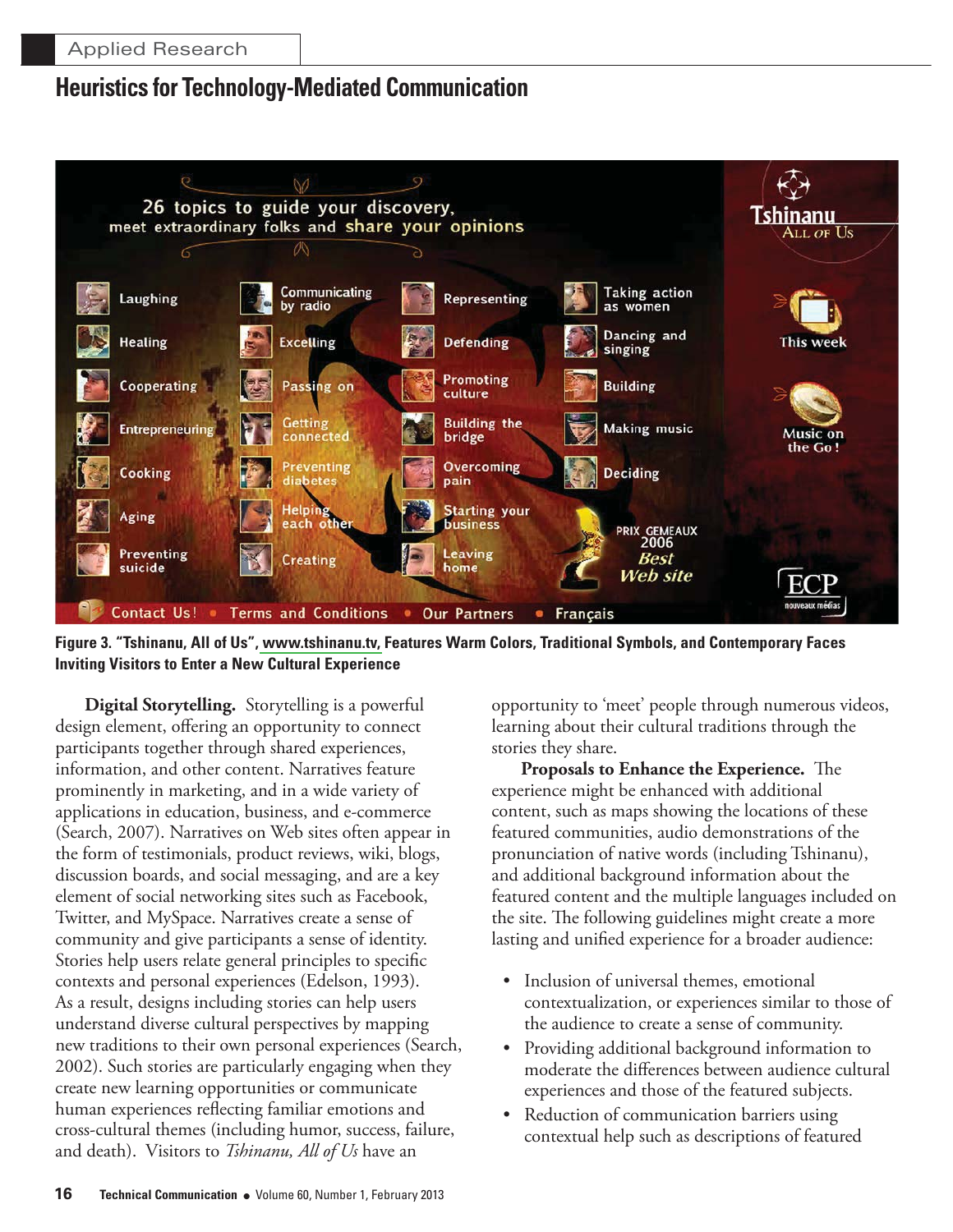languages, with links to resources for additional study.

- Addition of visual landmarks such as geographic maps and timelines to orient the user and situate the content in a broader, real-world and historical context.
- A means for the audience to engage in the discussion or dialog with others, or to obtain additional information (such as by asking questions).

### **Case Two: The Interactive Image**

The HIV/AIDS awareness and prevention campaign exemplar is a Web-based, interactive image designed to facilitate interaction between users and communication designers in the design process through the use of interactive cultural esthetics-that is, a predetermined set of visual elements that the user can customize to suit their cultural preferences prior to production of the final form (Bennett, 2012). It is based on a printed image designed for and with Kenyans through a tech-mediated, participatory workshop process facilitated remotely by expert communication designers in the United States and locally by a graduate student situated in the Kenya.



**Figure 4. Initial Image Design** 

Initial Evaluation. The first heuristic evaluation of the printed image posted in Figure 4 was conducted with a culturally diverse group of participants through an Internet-based survey on SurveyMonkey.com. The researcher asked local and remote evaluators to complete a dozen tasks based on Nielsen's (1994) ten usability

principles and representing typical interactions between a user and an image. For example, she asked:

- If you saw this image on a wall, would you go over to it to read it?
- What does the red ribbon mean to you? What does the image of Kenya mean to you? What does the image of the woman mean to you?
- What emotions do you feel as you look at the image? Which parts of the image make you feel that way?
- If you were working in a health office and this image was given to you, what would you do? Who would you tell about it?
- Could this image influence your behavior? Could this image influence the behavior of others?

Most evaluators had a weak emotional response to it and concluded they would not engage with it beyond a first glance. The image of Kenya was seldom recognized by and meant very little to participants living in the United States. Similarly, the red ribbon, though used in the US to represent HIV/AIDS awareness, was not universally recognized, and one Nigerian evaluator thought it represented Kenya as a gift. Even evaluators recognizing the message that Kenya has an HIV/AIDS problem did not understand how to "Act Now" as the image advocates, and felt that the call to action required clarification. One African-American evaluator stated that she would share the message of the image with family member. Most said the image would not influence their sexual behavior, though they believed it might influence the behavior of others.

**Redesign and Second Evaluation.** The new set of heuristics guides a transformative redesign of the printed image into the Web-based, interactive one shown in Figure 5. This version has multiple pages. The first welcomes the viewer and offers background information. The second provided instructions on how to use the interactive image. The third displays the interactive image with a given set of modifiable visual elements. For instance, the user can change the identity of the featured person by clicking on the woman and selecting another image, and, by the same means, alter the featured country, font, typestyle, point size, text color, and message (within a set character limit). By clicking on the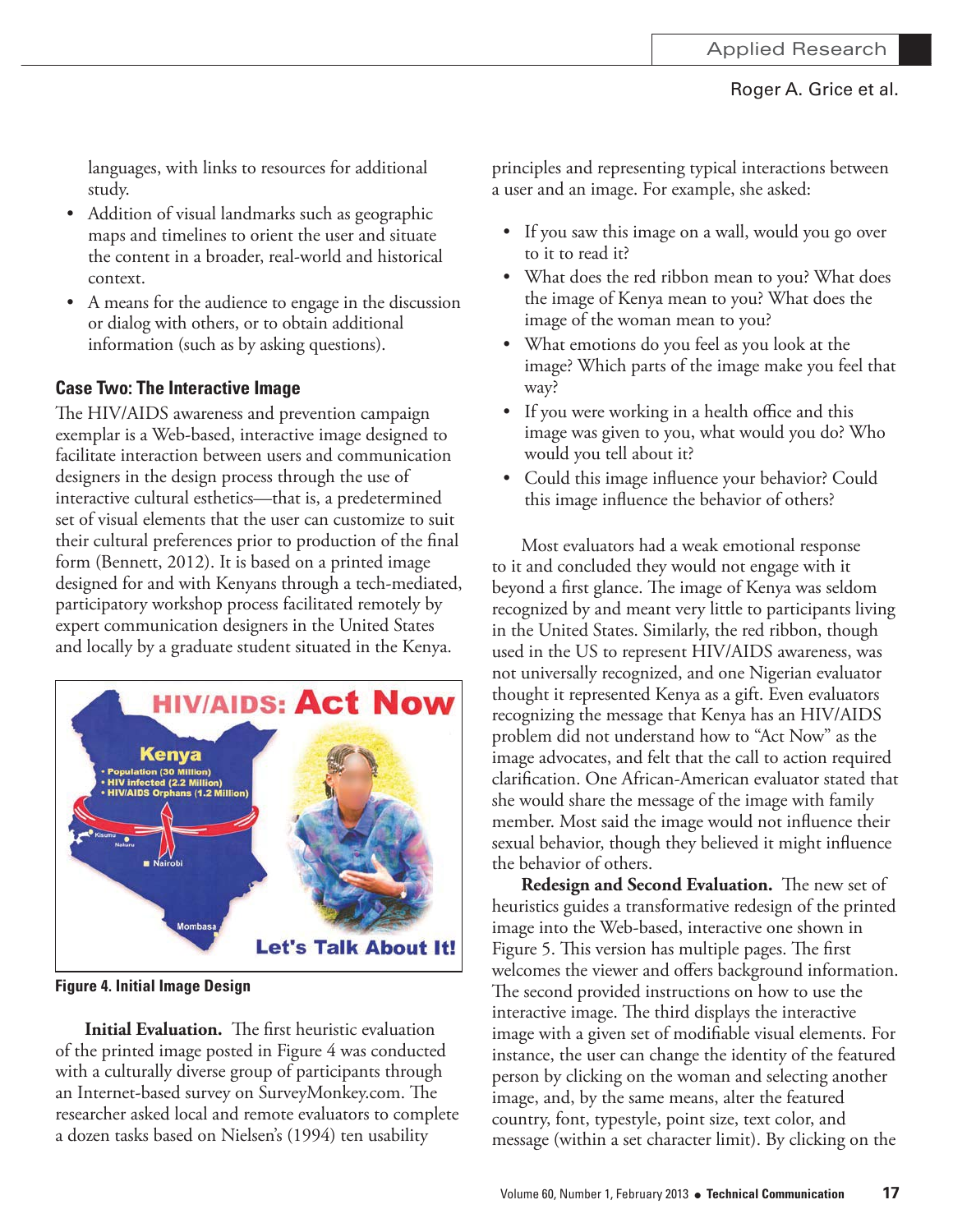margin, the user can print the image to a PDF for email distribution or to a local or networked printer. The user can also click on the image's background to view a submenu containing links to additional social-networkingbased sharing options and information, continuing the engagement beyond the image.

The second evaluation reviewed both the original printed design and the interactive image. Participants were of both genders (1:1), a variety of ethnicities, ranged in age from 12 to 55, and possessed a minimum of six years' experience using the Internet. These evaluators found the interactive design more engaging and enjoyable, and reported that they both felt they belonged in its targeted group and easily understood what to do next throughout the experience. There was an increase in reported interest in the subject of HIV/AIDS awareness. Note, however, that evaluators still did not feel compelled to recommend the interactive image to others or make a deep connection to its content or to a community.

### **Case Three: Collaborative Wikis in Higher Education**

To investigate the collaborative nature of wikis and the potential value of this tool for higher education courses which require multi-authored writing projects, another team embarked on a three-year project involving a wiki prototype. Over four design and testing cycles, the wiki transformed and developed across three wikiware platforms (Mediawiki, Twiki, and ultimately the commercially available Clearspace). In the first two rounds of prototyping and testing, the team created an initial exemplar to better understand the issues involved with asking students to write in a public platform. The team tried to determine the relative influence of users' perceptions of privacy, intellectual property, and general Web usability on their motivation to contribute. The questions that guided this initial research included: What would motivate participants to contribute? What helps them understand the tool as an aid for collaborative knowledge production? What helps them feel safe enough to contribute content?

After two rounds of design and testing without explicit incorporation into a specific class context, the team realized they needed to design collaborative wiki writing assignments in conjunction with other contextual classroom elements that influence and affect a user's overall learning experience. In the second half of the project, they worked directly with Rensselaer



**Figure 5. Interactive Image Screens, Showing Interactive Visual Elements** 

Polytechnic Institute faculty in Engineering and Product-Design and Innovation to create a writing assignment that would use wikis and also fit with the professors' overall course goals. After creating and implementing a pilot assignment in an Engineering course, "Introduction to Air Quality," in Fall 2007, the team worked with two professors who agreed to use the assignment in their communication-intensive courses in Spring 2008. Professor Lupita Montoya used the revised wiki-based group writing assignment in Introduction to Engineering Design-a required, first-year writingintensive engineering course—and Professor Dean Nieusma used it in Product, Design, and Innovation, Studio 6—the sixth in a series of design courses where junior students worked together to generate a product concept. By incorporating the assignment in two very different courses whose culminating final assignments included collaborative writing, the team generated a broader range of contextualized responses and feedback.

Although the exemplar was designed and tested for an educational context, students' experiences with the wiki led the team to develop some design principles which can be applied more generally to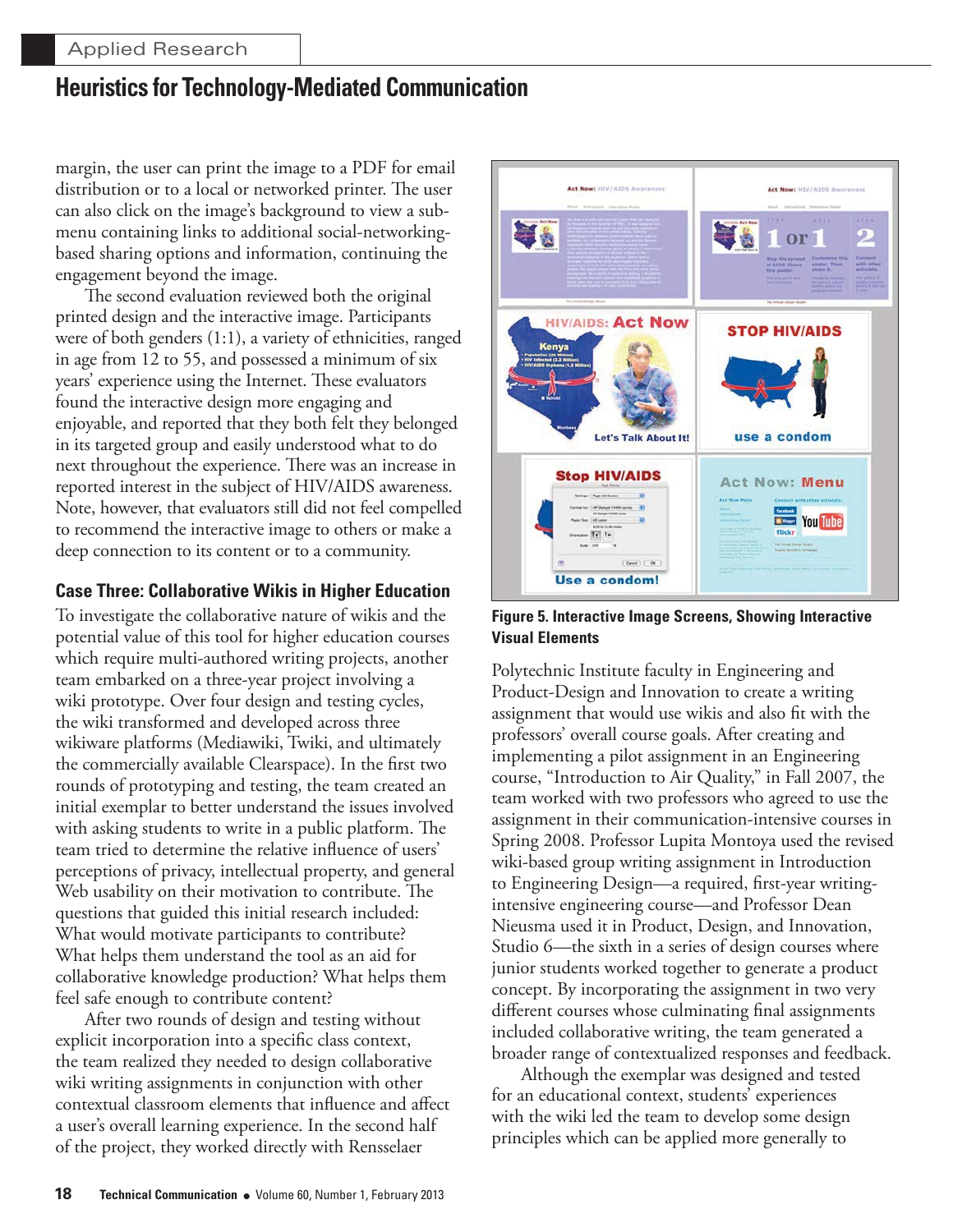problems of engagement users confront when asked to perform familiar tasks in unfamiliar ways. The wiki specifically helped to facilitate four desirable conditions in educational, professional, and other writing contexts: (1) collaborative knowledge production, (2) better understanding of writing as iterative, recursive, and collaborative, (3) iterative and recursive content development, and (4) and more polished writing.

The group also found that a successful wiki facilitates users' collaborative writing, participation, and contribution while reinforcing Web writing conventions in a more direct way than other online media dependent on user-generated content, such as blogs or social networking sites. Wikis highlight the value of traditional usability prescriptions (Nielsen, 1994) for Web writing. Text heavy pages or a lack of chunked, bulleted, or visually highlighted information can lead to slower content development, miscommunication, and failures to meet project objectives. Wikis benefit from clear and easy to follow navigation and from following other Web conventions, such as the use of underline and color to denote hyperlinks. Additionally, wiki writing spaces that resemble or evoke established desktop publishing interfaces familiar from Microsoft Word or Open Office often have a gentler learning curve, leading to increased participation and content production. Users expect formatting options such as italic, bold, and underlined text, and may also use font color and size options. They also expect the ability to upload, embed, or link to media such as presentations (in this case PowerPoint, Keynote, and other slide-based formats), video, sound, and images. While other Web-based writing platforms may also invoke or create strong community elements, wikis are the only medium whose community focus begins with and expands out from users' desire to write together with others, across both space and time.

### **Case Four: Distance Learning**

A wide variety of technologies have been used by corporations and educational institutions as a means to deliver professional training and academic education, including computer-based drills, multi-user role playing simulations, text-based asynchronous chat systems, and Internet-based synchronous meeting and classroom systems. Despite the apparent advantages of distance systems, which, in theory, offer convenience, and reductions in travel time and related expenses, Driscoll

 $(2008)$  and Shank  $(2008)$  point out that many such systems fail due to problems including high development costs and the small percentage of professionals targeted who actually make use of the content.

Rensselaer Polytechnic Institute has provided professional training and education in technical communication for sixty years, and by electronic means for about ten years. A research group consisting of faculty members Robert Krull and Roger Grice and graduate students David Lumerman, Michael Madaio, and Dustin Kirk assessed the effectiveness of electronic delivery systems in use for distance education via questionnaires, observation of learner performance during classes, and using simulations of class workshops. The quantitative and qualitative data collected documented learner performance, perceptions, and preferences. RPI's distance learning program uses real time video instruction, and our data are not unreservedly applicable to the full range of electronic and non-electronic systems used in teaching and training (listed by Driscoll, 2008) which includes courses totally based in asynchronous and text-based delivery systems like those described by Rubens and Southard (2005, 2000).

**Factors in the Success or Failure of Distance Learning.** The research team concluded that the success or failure of distance learning depends both on the technology and on the ways it is used. Overall, distance learning can provide a valuable experience for all participants if several factors are considered.

Participants need to cope with a learning platform's technical requirements and technological components. As the number of technologies used increases, the time necessary for users to launch the system or recover from technical problems increases. The time spent coping with the technology must be added to the time spent directly with instructional content. Participants reported that they needed 20-30 minutes to get all requisite hardware and software running before each class began, and many needed to reboot and relaunch during a class session when any component of the system ceased to function. When the complexity of the learning platform pushes technological boundaries (as our allowing increasing numbers of students to access audio and video simultaneously often did), the delivery system may become fragile. Instructors and learners must make the most of opportunities to discover which stresses on a delivery system lead to failure, and plan to avoid them.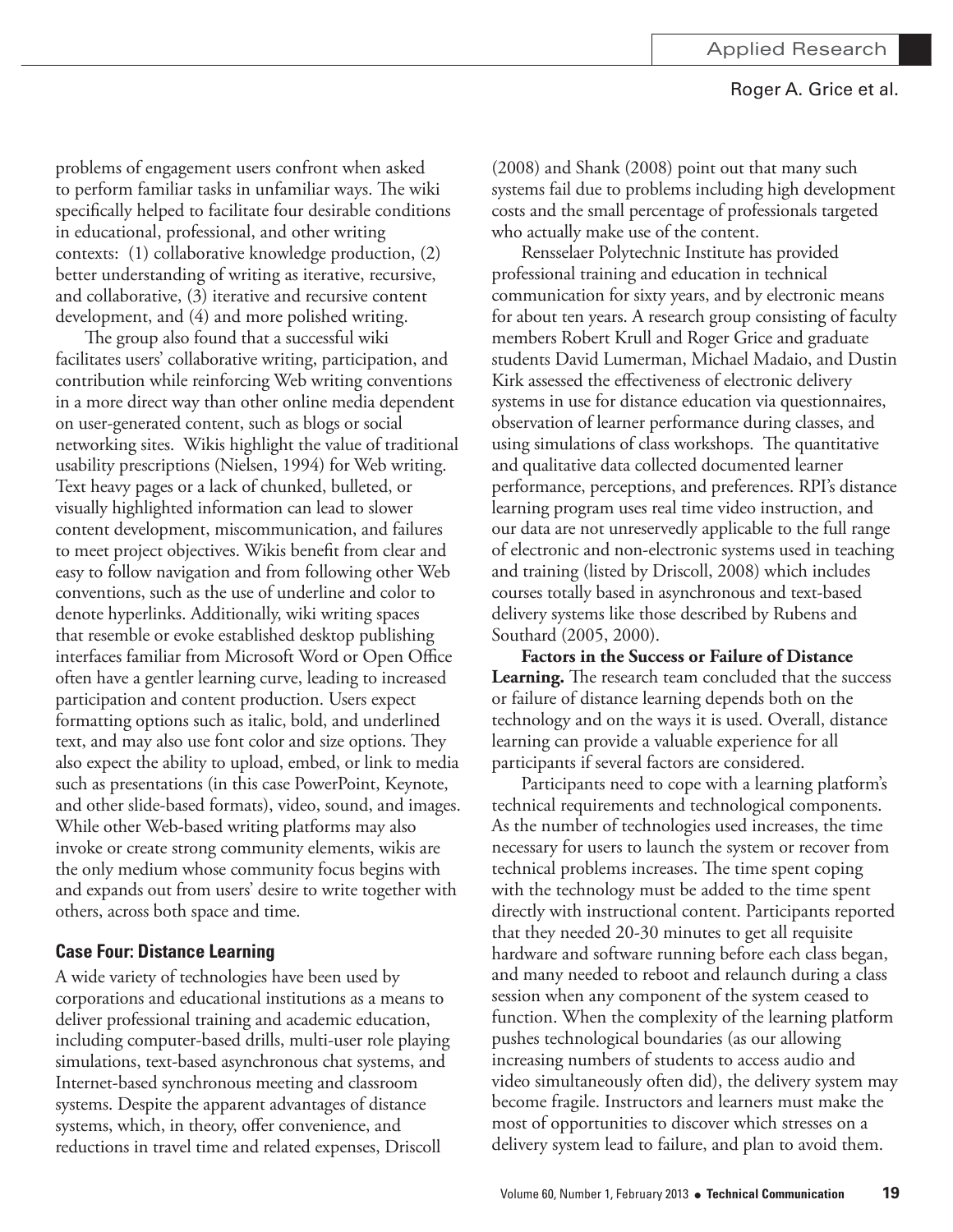A more elaborate delivery platform may have educational advantages, provided there is enough support for the platform to keep it running. Two online delivery methods (employed by the Society for Technical Communication), recorded conference presentations with slides and audio and webinar conference systems including text chat, work reliably within the capabilities of technology in general use and are less prone to failure, and these work best when information moves downstream from presenters to an audience. RPI's system incorporating more upstream and downstream channels was more fragile as a result. Technological delivery systems thus tend to reinforce notions of an either/or trade-off between stability and broader participation and interactivity, even while instructional design literature shows that instructors and students benefit from going beyond a purely downstream-oriented master-teacher system (Danchak & Huguet, 2004). The instructional design literature for classroom instruction (Gagné, Briggs, & Wager, 1992), computer-based means (Alessi & Trollip, 2000) or via blended face-to-face (F2F) and electronic means (Horton, 2000), stresses the importance of learner engagement with subject matter beyond passive reception of lectures. However, though active participation and collaboration are generally important, they do not operate in the same way in all learning environments (Benbunan-Fich & Hiltz, 2003).

Particularly when learners are professionals with considerable work experience, they desire to and are capable of collaborating in peer-to-peer instruction. One study of distance learning courses at RPI showed that peer-to-peer collaboration networks yielded individuals who were regarded as particularly knowledgeable, leaders of their learning communities (Sundararajan, 2009).

Learners are inventive, even with simple tools like text chat. Our learners got clarification from each other regarding administrative issues, such what course content would be on examinations, and on the course content itself, such as the meaning of terms and ramifications of theoretical concepts. This type of learner communication was found to be a key benefit of distance education. Our data suggest that it is important that teachers are able to nurture a collaborative learning community in which learners engage with each other through the upstream components of a distance learning platform. Upstream technical components include text chat, audio through telephone or VOIP Internet

networks, and the content of upstream information includes the knowledge generated by learners in their peer-to-peer interactions. Delivering instruction over a purely down-stream system is less effective, and workarounds may be worthwhile. For example, downstream lectures could be supplemented by asynchronous learner interactions whose products are integrated into subsequent lectures.

A blended learning platform that delivers instruction to face-to-face (F2F) classrooms through live discussion and consigns isolated distance learners to collaborating electronically can produce two separate learning communities, one in the classroom and one in the ether.

F2F participants can interact with each other without an interposed electronic medium, but they are at a disadvantage in that they have to take turns speaking or they interrupt learners or the instructor. Distance students must interact through electronic media, but those media can both constrain and enhance communication.

At RPI distance learners could interact with each other in real-time via text chat, but for them to draw the attention of participants in the F2F classroom, they needed to have someone in that classroom paying attention to the chat window speak up on their behalf. If instructors directed their attention primarily to the F2F classroom, they might not notice new items in the chat window. To compound the problem, video from the F2F classroom reached distance students after delays of up to one minute. By the time distance learners saw the video, digested its content, and typed in a reaction, the F2F class had moved on. In that sense, the media constrained distance learners from interacting naturally with F2F learners. RPI tried to ameliorate this problem by assigning a teaching assistant to monitor the chat window, to compile related comments, to address some topics without involving the instructor, and to bring important issues to the instructor's attention. This procedure helped, but F2F and distance students still felt themselves to be part of separate communities. An additional way to ameliorate the problem was to establish an etiquette that indicated it was acceptable for distance learners to signal instructors, even when the signal appeared late. Since everyone recognized that the delivery platform entailed unavoidable delays, they could accept that some adjustments to normal "conversation" needed to be made for the electronic media.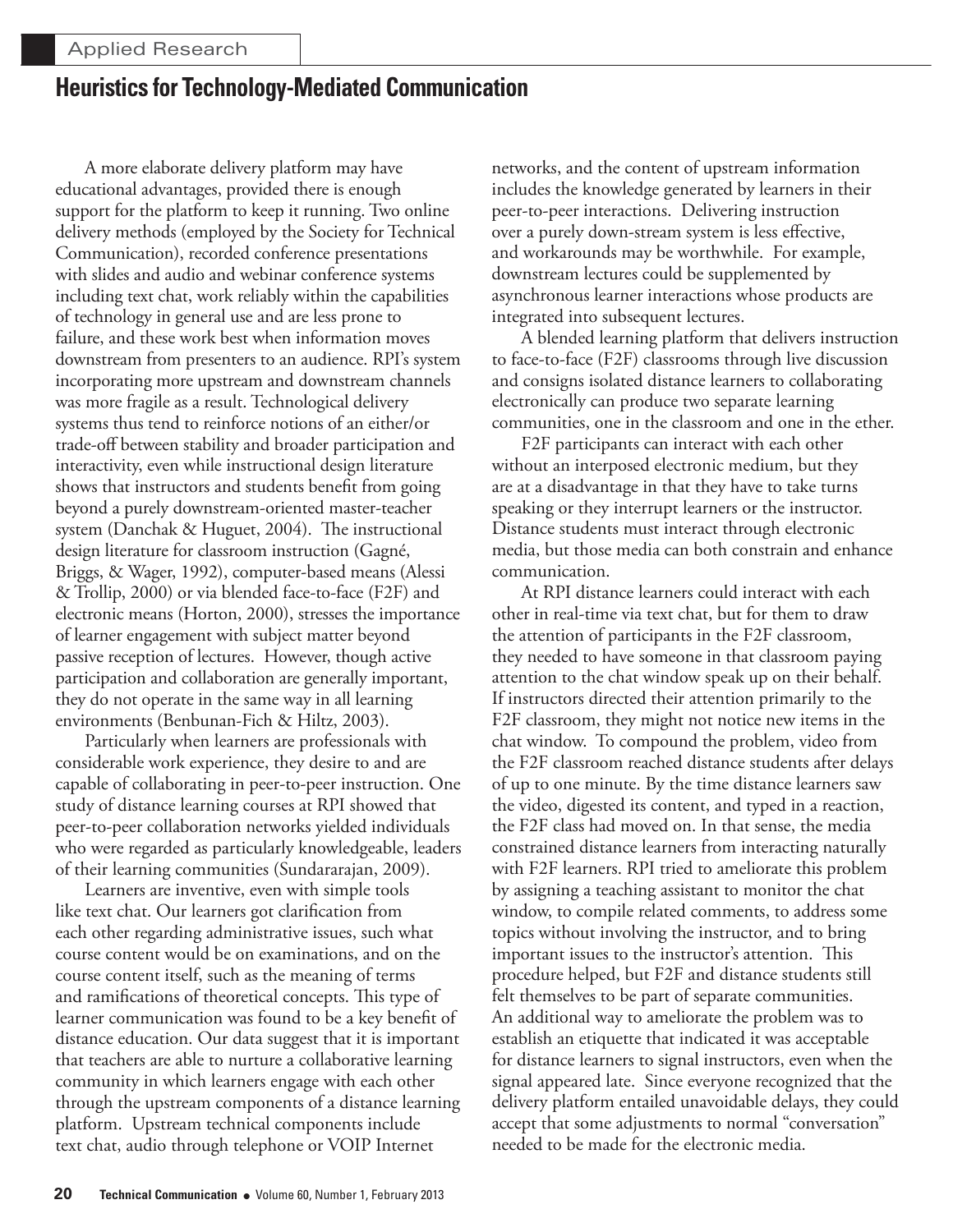The electronic media also expanded communication possibilities, such as when reliable Wi-Fi signals became available in the F2F classroom, students began to use laptop computers to join distance students in the chat space. Because there was almost no time delay in the chat space, F2F and distance students were able to share comments synchronously. One unanticipated benefit of text chat was that learners could share information without interrupting speakers in the F2F classroom. That benefit made it possible for all learners to make text-based comments on what was said in the classroom verbally, thereby elaborating on the instructor-centric interaction.

These findings can be extrapolated to other educational situations. For example, the Society for Technical Communication's archive of conference presentations offers downstream information, predominantly in a lecture format. Some other organizations have offered live feeds of video or audio from conference sessions to electronically connected participants who are attending sessions live, but at a distance. Either the STC format or the live-feed format might be augmented by chat spaces or bulletin boards in which participants are able to exchange information electronically. Though the STC's webinars do have a text-chat component, participants may need additional encouragement to use it to engage in discussion while presenters are speaking. Participants who value the context are more reluctant to engage in side conversations, and this sensibility informs their initial use of text-chat despite the less-intrusive nature of this medium. At RPI, we found that it took a while, sometimes multiple sessions, to establish an etiquette allowing for that kind of discussion but that when such an etiquette is in place, participants are likely to try it out. The STC could explore approaches to communicating to participants that their peer-to-peer interactions are welcome and could be educationally helpful. One method might be to assign a moderator to monitor these interactions as they happen and bring some of the points made in them to the attention of presenters during question and answer periods or even during the presentation itself.

Despite the problem of face-to-face and distance students perceiving themselves to be part of separate, parallel universes, all students felt that mixing face-to-face with distance instruction was a valuable part of learning. Students with very different backgrounds and goals could gain from sharing information with each other.

The two graduate students who developed the first version of the questionnaire we used in various versions over three years, William Wetmore and Louis Ruggerio, suggested that perhaps learners might prefer to watch recorded lectures on their own time and to reserve class time for open discussion. Questionnaire responses showed that, instead, students valued the opportunity to ask questions and make comments during live lectures as well.

**Observations of Learners during Classes and** Virtual Laboratory Tests. The questionnaire data provided useful information about learner preferences. We added to it by observing F2F and distance learners during classes. We also conducted virtual tests involved observing users collaborating using the whiteboard of the distance platform, then discussing their collaboration. Finally, we held de-briefing interviews after conclusion of the session. Findings included the following:

- Learners needed about half an hour in advance of the class to get hardware and software running, and this time period did not diminish with experience.
- The distance technology needed regular attention during the class. Learners regularly lost connection with the live classroom and needed to re-launch the learning platform. Learners missed some instructional material as a result, though not enough to feel the instructional model was threatened.
- In the two- to three-person groups in the virtual laboratory tests, learners overwhelmingly preferred having an audio connection for discussion to being linked by text chat. For larger groups, audio connections were likely to produce unwelcome echoes or feedback when learners tried to speak simultaneously. The unreliability of multi-source audio led to compensatory behavior on the part of participants, such as repeatedly asking if others could hear them. The etiquette regarding use of the audio channel in class expanded at RPI to include, when possible, the use of microphone enabled headsets to cut down feedback and the muting of participants' microphones unless they were actually speaking.
- Similarly, a whiteboard feature of a distance learning platform that allowed multiple cursors to appear, one for each user with their names attached, was initially appealing but led learners in full classes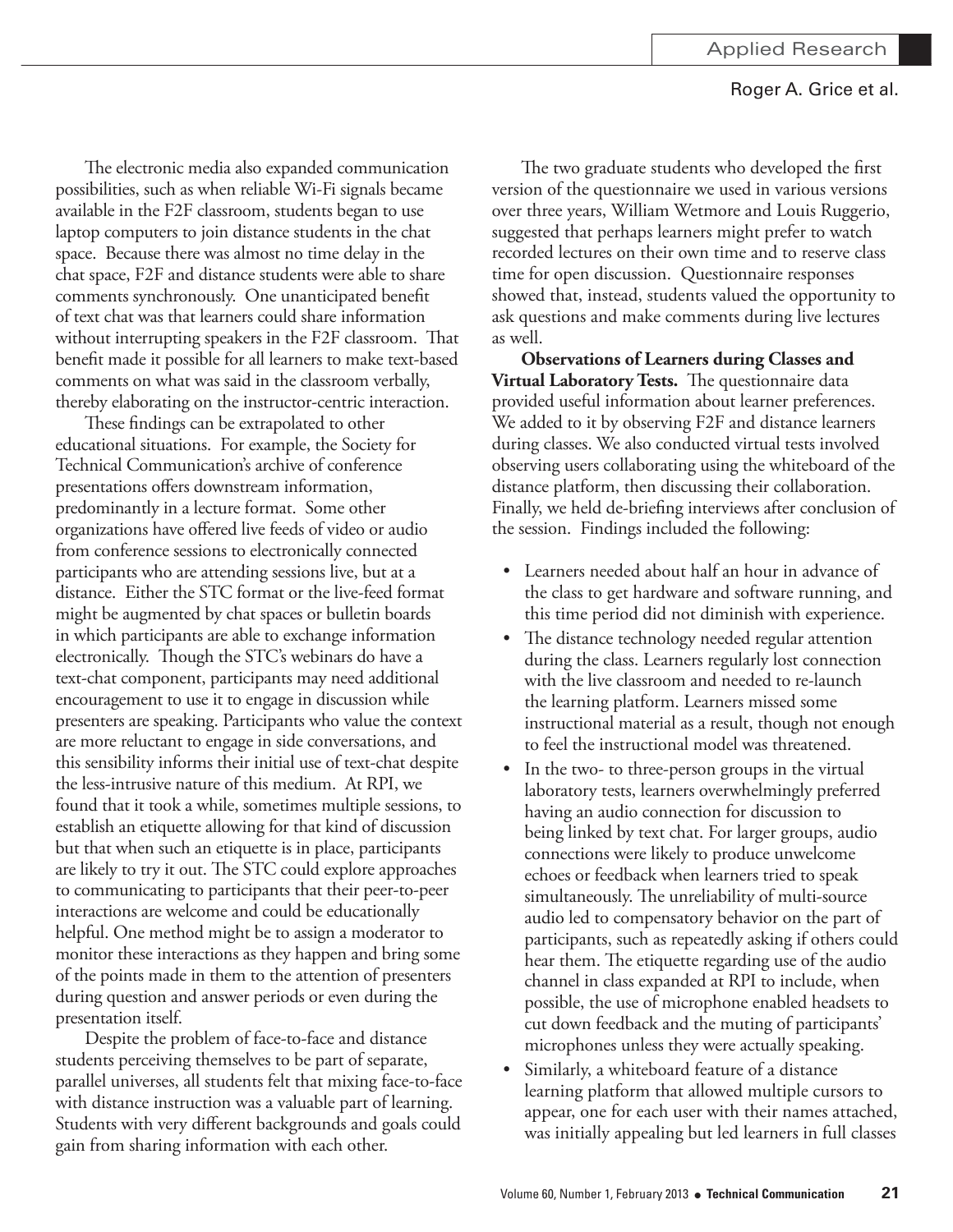to report they felt they were 'being attacked by swarms of cursor bees.' Learners found that they could only work effectively when one person was assigned to control the content on the whiteboard, assuring that only one person's named cursor would appear, and this revised procedure was incorporated into their etiquette.

The distance learning research team found that the incorporation of this research into their classes took them beyond the feedback typically obtained from endof-semester evaluations, giving them useful information they would not have otherwise. This type of research might help professional associations, corporate trainers, and other distance educators to fine tune their own electronic systems for information delivery to members.

### **Case Five: Connected Kids Information Gallery**

The Connected Kids information system is a youth services resource for Troy and Rensselaer County, New York, featuring information for teens and adults and a gallery of images (http://connectedkids.rpi.edu/, retrieved March 4, 2012). The gallery is an experiment in the development of user-generated visual, audio, and textual information. This type of design has been celebrated as collaborative and participatory, and it has also condemned as anti-social, dehumanizing, and potentially threatening (Bruns, 2008; Keen, 2007; Lanier, 2010; Lessig, 2006; Tapscott & Williams, 2006). To illustrate these challenges, the gallery explores the opportunities and the problems that accompany the creating and sharing of private or proprietary information resources in an open and public medium. Our tests of the gallery documented some of the special problems—not unique to resources of this kind related to information sharing among teens. Given the extraordinary popularity of resources featuring user-generated content, organizations of all types commercial, civic, and social—are challenged to share user content and comments openly and transparently even as they take steps to ensure that they protect their own proprietary information and interests with selective linking, active filtering, community moderators and other means.

A fundamental belief in the collaborative efforts, in the power of "collective intelligence," and in the "wisdom of crowds" drives the hope (and hype)

surrounding this stage in the development of the World Wide Web (Bruns, 2008; Raymond, 2001; Suroriecki, 2005; Tapscott and Williams, 2006), and it also drives predictions of enhanced collaborations, increased participation, and productive social collectives. Tapscott and Williams describe this "new Web" as a model of collective intelligence, "wikinomics" (pp. 18-19), and Axel Bruns posits "collaborative produsage" as the driving force behind collective intelligence, envisioning a new era of "information, knowledge, and creative work, collaboratively developed, compiled, and shared under a produsage model" representing "a fundamental reconfiguration of our cultural and intellectual life, and thus of society and democracy itself" (pp. 16, 34).

Others question this unbridled optimism, pointing to the limitations and even dangers inherent in Webbased information resources (Keen, 2007; Lanier, 2010; Lessig, 2006). Andrew Keen views "the wisdom of the crowd" as illusory—the product not of user-generated content but rather of "user-generated corruption"—and claims that "the cult of the amateur" is responsible for a decline in the quality and reliability of information and the "distorting" and "corrupting" of "our national civic conversation" (pp. 27, 93-94). Jaron Lanier is less pessimistic about the promises of collective intelligence, but warns of the dehumanizing potential of Web-based information systems, which impose technical constraints and thereby reduce human potentials to predefined categories. Whereas Bruns notes that photo, music, and video sharing creates an audience of millions of potential viewers, Lessig cautions that powerful search capacities ensure ready access to these resources for both innocent and not-so-innocent users.

Hope for collaboration and participation on a global scale has thus offset a need to guard against potential abuses, to balance opportunities for rich and diverse user-generated content against the need to safeguard information quality and protect information that is private or proprietary. As a resource designed for teen users, the Connected Kids information system and gallery faces special problems of privacy and protection. The system offers self-serve data entry for local youthservices organizations, with simple copy-and-paste functionality for ease of use. The system also includes separate interfaces for parents and young children, teens and adults, and children or teens of middleschool age. The gallery seeks to collect information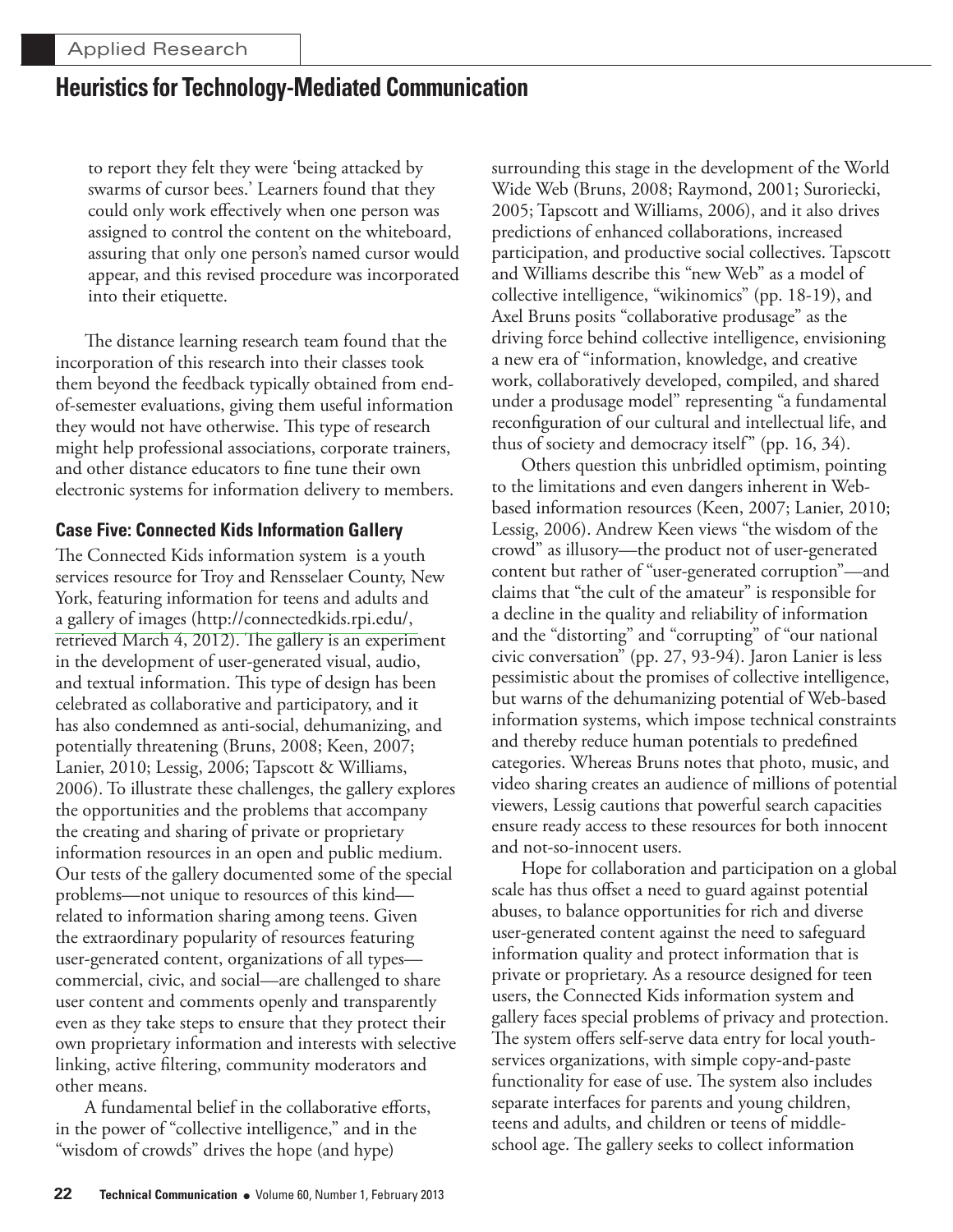about youth services and activities in visual and audio formats rather than solely as text. It is built on opensource Gallery software (http://gallery.menalto.com/, retrieved March 4, 2012) with sophisticated search and comment functions, user-owned albums with thumbnail images, slideshows, show-and-hide customization, and flexible administrative and oversight options. The content in the gallery includes visual, audio, and textual components representing teen school, after-school, and summer-camp activities, such as school science projects, skating images with coach and skater interviews, and summer camp educational content on issues related to local ecology and basic wilderness survival. This content is largely user-generated, posted by teachers or camp counselors who own and manage their own 'albums', sometimes with our assistance.

Special Measures: Privacy and Protection. To meet some of the special challenges associated with protection and privacy of information sharing by teens, we require signed permissions for all photos of teens posted to the gallery, and we permit only school officials, teachers, and youth services personnel to post content of any kind. We also prohibit users from posting comments without moderator oversight. Since the gallery initially features a comment function without moderator oversight, we developed this function ourselves and shared it with the larger opensource community. The function, however, does delay response times, serving as a deterrent to its use by teens, who, even more than adults, expect their actions to generate immediate results.

Assessing the Gallery's Features. To assess the gallery's features, we conducted user tests on site at a local high school, including open-ended small-group discussions. Our tests showed a mixed response to the gallery, with general appreciation for its sophisticated features but reservations about its limitations as an information-sharing resource. From a usability perspective, students encountered little difficulty with the gallery though they seemed to prefer browsing to searching. From an experiential perspective, however, students noted the apparent lack of clarity of purpose and limited opportunities for image and information sharing. They expected more information in the form of locations, directions, maps, hours of operation, and the like. They also expected more activities or games and more color and visual appeal generally. Most

strongly, they felt that a gallery directed to teens should include more of their own content and opportunities for them to add their own descriptions and captions for their work. As one of them observed, "the people who made this know more about it than anyone else." In the high-school and summer-camp albums, especially, they wanted to see more comments by people their own age. In follow-up interviews with teachers, we learned that the students had regular experience with Google searches but especially enjoyed browsing in Photobucket (http://photobucket.com/, retrieved March 4, 2012). We suspect that this prior experience influenced their preference for browsing and also their expectation of ease of access and use of photo-sharing and comment functions.

These challenges are not unique to teen users but reflect broader trends toward heightened expectations for information sharing coupled with the need to protect private or proprietary information. Our tests results suggest that these challenges are substantial and will likely increase as teen users become adults. To address these challenges, we suggest a kind of compromise that permits but delimits user-generated content by selective linking and/or strict moderator oversight of discussion groups, blogs, or forums. Web-savvy users regularly access product information from resources such as CNET (http://reviews.cnet. com/, retrieved March 4, 2012) and Newegg (http:// www.newegg.com/Feedback/Reviews.aspx, retrieved March 4, 2012) and from discussion groups, blogs, and forums, which provide ready answers to troubleshooting questions about products and services. Game forums, moreover, provide information not only about basic product functions and features but also information about how to use products strategically to get positive results (see, for example, http://forums.worldofwarcraft. com/, retrieved March 4, 2012).

To paraphrase our teen user, "the people who use this product know more about it than anyone else." Commercial, civic, and social organizations are challenged by the next generation of users to deploy user-generated information resources to best advantage, to promote their products and services and, at the same time, through selective linking and active moderator oversight, to protect against inaccurate or negative information and also to protect their proprietary information and interests.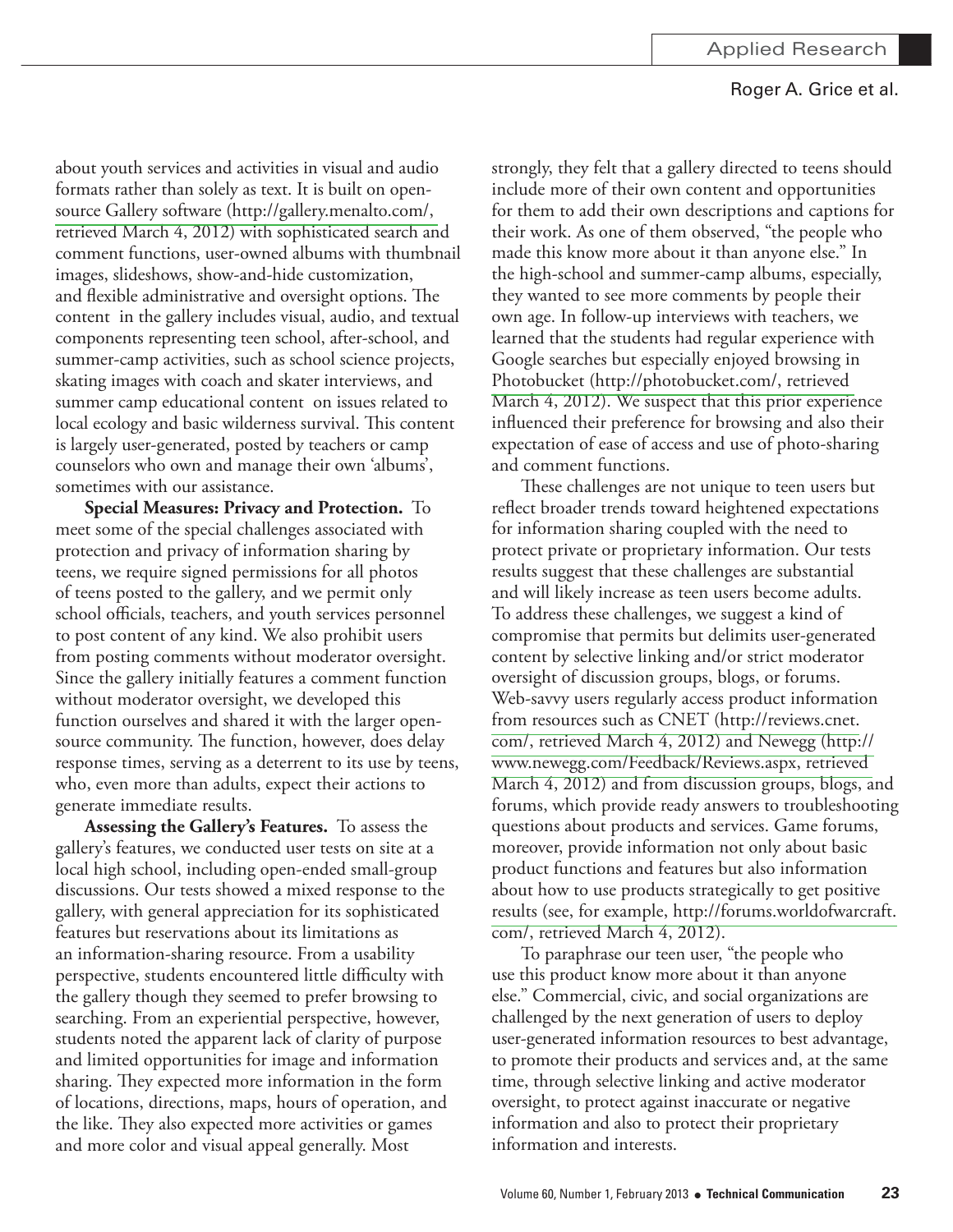### **Conclusion**

The emergence, and continual evolution, of new, interactive communication media and techniques provide many opportunities for technical communicators to communicate more effectively with their audiences; they also provide challenges. A major challenge is to determine what techniques and approaches to usability are effective and which ones are not. Many usability principles and metrics developed in the past enable us to assess certain aspects of technical communication in a tech-mediated world, but new technologies and new communication forms challenge us to identify additional assessment tools and metrics suited to the new communication environments in which we live and work.

In this study, we have examined aspects of technical communication that could benefit from renewed focus on the relationship of people and the information that they use. We have developed a TMS toolkit that consists of a set of ten TMS heuristics and a set of metrics that technical communicators can use to assess how well individual pieces of tech-mediated communication meet the goal of satisfying those heuristics.

This project demonstrated to our research group that tech-mediated communications in a variety of contexts moves users from control, through identity, and toward community, by processes distinct from those evident in traditional document-centered technical communication. It also documented a few of the many ways that the proliferation of technologies and of information influences issues of usability and user experience. Traditional metrics for the evaluation of document usability—efficiency, accuracy, and satisfaction—though still highly relevant are no longer adequate, by themselves, for use in designing or evaluating tech-mediated communications. Though the TMC Toolkit can be used to evaluate a wide range of tech-mediated communications and is, itself, an end product here. It also represents one stage in a process of progressive re-evaluation that will continue—must continue—as communication and technology continue to change. Broadening the scope of the evaluation of communication need not mean abandoning tried and true ideas, nor should it involve a relaxation of rigor. It simply involves surveying more connections, considering the blurring line between author and audience, and carefully, cautiously measuring what we find.

### **Acknowledgments**

The researchers thank the Society for Technical Communication and Rensselaer Polytechnic Institute for their support. We also acknowledge the contributions of our undergraduate and graduate student participants, including Elia Nelson, Mohamad Hizar Khuzaimah, Jessica Woods, Dale Bass, Noah Schaffer, William Wetmore, Louis Ruggerio, Yeggor Pavlov, Jon Buckley, Dave, Wallack, Tim Mansfield, and Jeff Linehan.

### **References**

- Alessi, S. M., & Trollip, S. R. (2000). Multimedia for learning: Methods and development. New York, NY: Allyn & Bacon.
- Anderson, C. (2006). The long tail: Why the future of business is selling less of more. New York, NY: Hyperion.
- Benbunan-Fich, R., & Hiltz, S. R. (2003). Mediators of the effectiveness of online courses. IEEE Transactions on Professional Communication, 46, 298-311.
- Bennett, A. (2012). Engendering interaction with images. Bristol, UK: Intellect.
- Bolter, J. D., & Gromala, D. (2003). Windows and mirrors: Interaction design, digital art, and the myth of transparency. Leonardo. Cambridge, MA: MIT Press.
- Brinck, T., Gergle, D., & Wood, S. D. (2002). Usability for the web: Designing web sites that work. San Francisco, CA: Academic Press, Morgan Kaufmann.
- Bruns, A. (2008) Blogs, wikipedia, second life, and *beyond: From production to produsage.* Digital Formations 45. New York, NY: Peter Lang.
- Danchak, M. M., & Huguet, M. P. (2004). Designing for the changing role of the instructor in blended learning. IEEE Transactions on Professional Communication, 47, 200-210.
- De Jong, M., & Van der Geest, T. (2000). Characterizing web heuristics. Technical *Communication*, 47, 311-325.
- Driscoll, M. (2008). Hype versus reality in the boardroom. In S. Carliner and P. Shank (Eds.), The e-learning handbook: Past promises, present challenges (29-54). San Francisco, CA: Pfeiffer.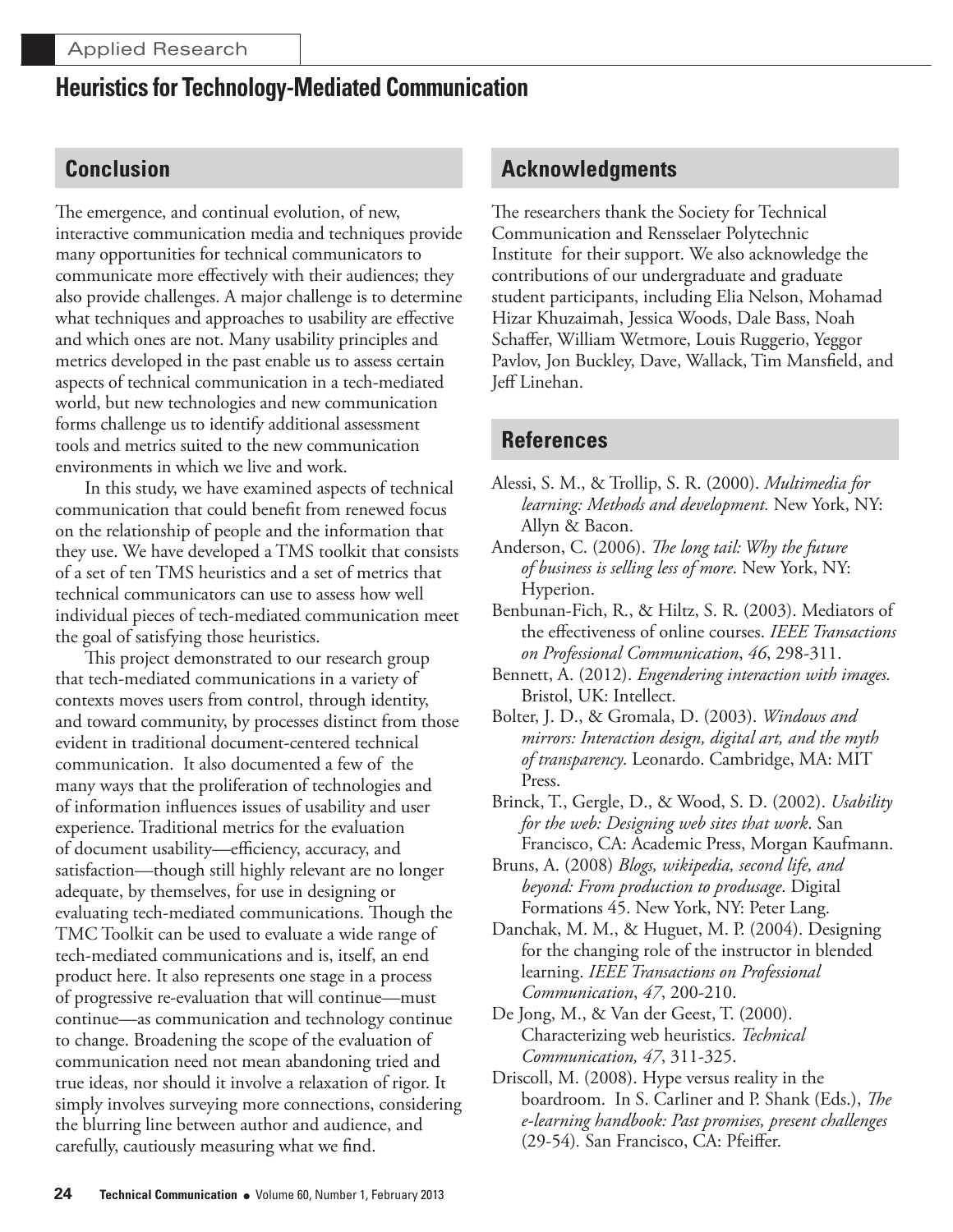- Edelson, D. S. (1993). Aesops, and the computer: Questioning and storytelling with multimedia. *Journal of Educational Multimedia and Hypermedia 2*
- Gagné, R. M., Briggs, L. J., & Wager, W. W. (1992). *Principles of instructional design*. 4th ed. Orlando, FL: Harcourt Brace Jovanovich.
- Gazda, R., & Flemister, M. (1999). Design and production of video for instructional multimedia: Psychological implications and proposed guidelines. *Journal of Visual Literacy, 19*
- Hargis, G., Carey, M., Hernandez, A. K., Hughes, P., Longo, D., Rouiller, S., & Wilde, E. (1998). *Developing quality technical information.* New Jersey, NJ: Prentice Hall.
- Jordan, P. W. (2000). *Designing pleasurable products: An* introduction to the new human factors. London, UK: Taylor and Francis.
- Keen, A. (2007). The cult of the amateur: How today's *internet is killing our culture*. New York, NY: Doubleday, Currency Books.
- Lanier, J. (2010). You are not a gadget: A manifesto. New York, NY: Alfred A. Knopf.
- Lessig, L. (2006). Code: Version 2.0. New York, NY: Perseus Books Group, Basic Books.
- Lessig, L. (2008). *Remix: Making art and commerce thrive* in the hybrid economy. New York, NY: Penguin Press.
- Lévy, P. (1997). Collective intelligence: Mankind's emerging world in cyberspace. (R. Bononno, Trans.). Cambridge, MA: Perseus Books Group, Helix Books.
- McCarthy, J.,& Wright, P. (2004). Technology as *experience*. Cambridge, MA: MIT Press.
- Molich, R., & Nielsen, J. (1990). Improving a humancomputer dialogue. In *Communications of the ACM 33*
- Nielsen, J. (1993). Usability engineering. San Diego, CA: Academic Press, Morgan Kaufmann.
- Nielsen, J. (1994). Enhancing the explanatory power of usability heuristics. In C. Plaisant (Ed.), Proceedings *of the ACM CHI 94 Human Factors in Computing*  System Conference (152-158). Boston, MA: Association of Computing Machinery.
- Nielsen, J. (2000). *Designing web usability: The practice of* simplicity. Indianapolis, IN: New Riders.
- Nielsen, J., & Mack, R. (1994). Usability inspection methods. New York, NY: John Wiley.
- Nielsen, J., & Molich, R. (1990). Heuristic evaluation of user interfaces. In J. Carrasco & J. Whiteside (Eds.), *Proceedings of the ACM CHI 90 Human Factors in*  Computing Systems Conference (249-256). Seattle, WA: ACM.
- Norman, D. A. (2004). *Emotional design: Why we love (or hate) everyday things*. New York, NY: Perseus Books Group, Basic Books.
- Raymond, E. S. (2001). *The cathedral and the bazaar: Musings on linux and open source by an accidental revolutionary*. Rev. ed. Sebastopol, CA: O'Reilly Media.
- Rubens, P., & Southard, S. (2000). Using technologies for communication and learning. In Proceedings *of 2000 Joint IEEE International and 18th Annual Conference on Computer Documentation (IPCC/ SIGDOC 2000*), 185-9. Cambridge, MA: IEEE.
- Rubens, P. & Southard, S. (2005). Students' technological difficulties in using web-based learning environments. In K. C. Cook & K. Grant-Davie &ET *Online Education: Global Questions, Local*  Answers (193-205). Amityville, NY: Baywood.
- Search, P. (2002). HyperGlyphs: New multiliteracy models for interactive computing. In R. Griffin, J. Lee, & V. Williams (Eds.), *Visual Literacy in Message* Design (171-177). Loretto, PA: International Visual Literacy Association.
- Search, P. (2007). Digital storytelling for cross-cultural communication in global networking. In R. Griffin, M. Avgerinou, & J. Giesen (Eds.), *History, Community, and Culture: Celebrating Tradition*  and Transforming our Future (1-6). Loretto, PA: International Visual Literacy Association.
- Shank, P. (2008). Thinking critically to move e-learning forward. In S. Carliner & P. Shank (Eds.), *The e-learning handbook: past promises, present challenges* (15-26). San Francisco, CA: Pfeiffer.
- Shedroff, N. (2001). Experience design 1. Indianapolis, IN: New Riders.
- Sundararajan, B. (2009). Impact of communication patterns, network positions and social dynamics factors on learning among students in a CSCL environment. *Electronic Journal of e-Learning*, 7(1),  $71 - 84.$
- Surowiecki, J. (2005). *The wisdom of crowds*. New York, NY: Random House, Anchor Books.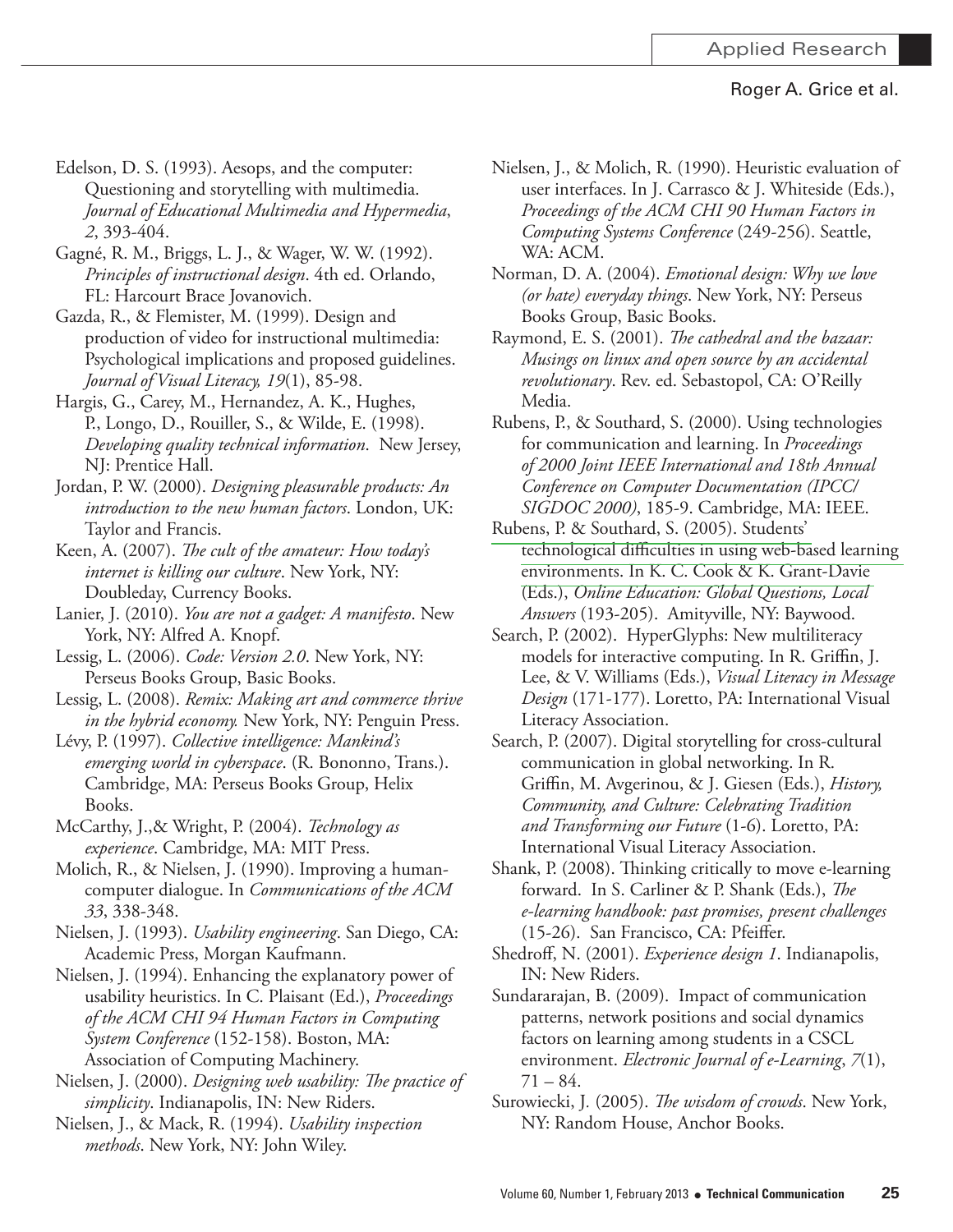Tapscott, D., & Williams, A. D. (2006). Wikinomics: *How mass collaboration changes everything*. New York, NY: Penguin Group, Portfolio.

Van der Geest, T., & Spyridakis, J. H. (2000). Developing heuristics for web communication: An introduction. Technical Communication, 47, 301-310.

### **About the Authors**

**Roger A. Grice** is a professor of practice in technical communication and human-computer interaction in the Department of Communication and Media at Rensselaer. He was elected Fellow of the Society for Technical Communication and received the society's Jay R. Gould Award for Excellence in Teaching Technical Communication and IEEE Professional Communication Society's Alfred N. Goldsmith Award for Contributions to Engineering Communication. He is retired from IBM, and now conducts HCI research as a member of the Rensselaer faculty, as well as teaching courses on humancomputer interaction, communication design for the World Wide Web, information usability, and technical communication. Contact: gricer@rpi.edu.

Audrey G. Bennett is an associate professor in the Department of Communication and Media at Rensselaer. She teaches courses in communication design theory and research and conducts research on collaborative and participatory design as methods for cross-cultural communication. She is editor of *Design studies: Theory and research in graphic design* published by Princeton Architectural Press that chronicles historical and contemporary efforts of designers to broaden the scope of the profession of graphic design to include user research. Her research includes development of a theory of interactive esthetics that democratizes the design process and places designers in virtual collaboration with lay users. Contact: bennett@rpi.edu.

**Janice W. Fernheimer** is assistant professor of Writing, Rhetoric, and Digital Media at The University of Kentucky where she teaches courses in rhetoric, technology, and pedagogy; digital writing; and Jewish rhetorical studies. Her research focuses on questions of identity, invention, and cross-audience communication. Previously, she was an assistant professor in the Department of Language, Literature, and Communication at Rensselaer. Contact: jfernheimer@uky.edu.

**Cheryl Geisler** is Dean of the Faculty of Communication, Art, and Technology at Simon Fraser University, as well as a professor in the School of Interactive Arts and Technology. Prior to joining SFU, she spent more than 20 years at Rensselaer in multiple leadership roles including two terms as head of the Department of Language, Literature, and Communication. Recently, she was the principal investigator of RAMP-UP, a National Science Foundation-funded project for institutional transformation. Contact: cheryl\_geisler@sfu.ca.

**Robert Krull** is an independent researcher and recently retired as professor in the Department of Communication and Media at Rensselaer Polytechnic Institute. He has been involved with multiple projects for the Society for Technical Communication, and received the Jay R. Gould Award for Excellence in Teaching Technical Communication. His research areas include instructional television, media effects, computer documentation and interfaces, and acquisition of physical skills. Contact: rkrull@nycap.rr.com.

**Raymond A. Lutzky** is a doctoral candidate in the Department of Communication and Media at Rensselaer. His research includes usability, graphic design, and visual rhetoric. He supported public relations strategy for the 2007 STC Annual Conference and previously served as assistant to the STC President for student outreach. Contact: lutzkr3@rpi.edu.